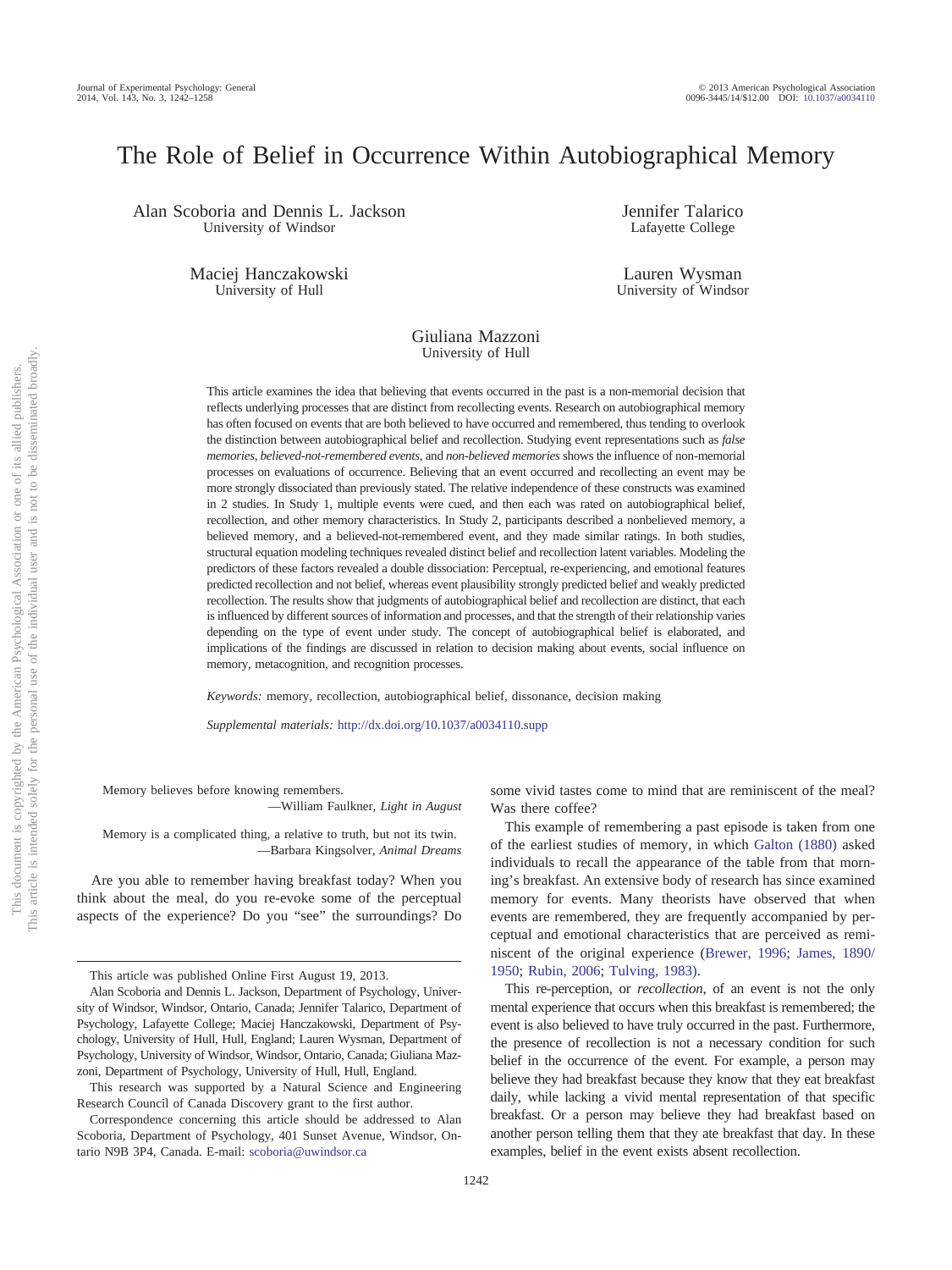The current research examines the degree to which judgments of *autobiographical belief* are distinct from judgments of *recollection*. Such an investigation is timely, in light of a growing body of evidence that suggest a theoretical dissociation between these components of remembering. Furthermore, evidence is mounting that autobiographical belief is a non-memorial judgment that is strongly influenced by environmental input, particularly through the acquisition of socially transmitted information and via social influence [\(Clark, Nash, Fincham, & Mazzoni, 2012;](#page-13-1) [Mazzoni,](#page-15-1) [Scoboria, & Harvey, 2010;](#page-15-1) [Otgaar, Scoboria, & Smeets, 2013\).](#page-15-2) Thus, reports that events occurred in the autobiographical past are only partly based in recollection.

As [Brewer \(1996\)](#page-13-0) argued, lack of precision in the language used in research on memory contributes to conceptual confusion, therefore a number of terms are defined first. Throughout, the terms *remembering* and *autobiographical memory* (ABM) refer to the entirety of the experience of recalling events occurring to the self in the past. The term *recollection* refers to the mental reexperiencing or re-perceiving of an event, similar to the way it is used by [Rubin \(2006\).](#page-15-0) The terms *autobiographical belief* and *belief in occurrence* refer to the truth value attributed to the occurrence of an event, whether or not the event is recollected [\(Mazzoni et al., 2010;](#page-15-1) [Scoboria, Mazzoni, Kirsch, & Relyea,](#page-15-3) [2004\).](#page-15-3)

# **Belief in Occurrence and Recollection Are Typically Confounded**

Much of the time, recollecting an event and believing that an event occurred happen simultaneously. According to [Tulving](#page-16-0) [\(1983\),](#page-16-0) "The feeling that the present recollective experience refers to a past event, and the feeling that the experience is veridical, that is it represents the past faithfully, are given as an integral part of the subjective experience of remembering" (p. 187). Per [Brewer](#page-13-0) [\(1996\),](#page-13-0) memories are "accompanied by a belief that the remembered episode was personally experienced by the individual in that individual's past" (p. 61), thus stressing that both components are often combined in the act of remembering. Others note that memories are believed to have occurred [\(Brown & Kulik, 1977;](#page-13-2) [Lampi](#page-14-2)[nen & Odegard, 2006\)](#page-14-2) or are believed to be truthful representations of the past [\(Pillemer, 1998\)](#page-15-4).

In other words, memories are typically believed, and the study of everyday memory is typically the study of *believed memories*. Because autobiographical belief and recollection are both strong in this case, it is not surprising that the concepts are often confounded. For example, studies of ABM are typically limited to believed memories. A prominent method is the Galton/Crovitz technique [\(Crovitz & Schiffman, 1974\)](#page-14-3) in which participants are instructed to recall memories in response to cue words, leading to a focus on reporting believed episodes (see [Robinson, 1976;](#page-15-5) [Ta](#page-15-6)[larico & Mace, 2010\)](#page-15-6). Similarly, flashbulb memories are characterized by strong belief that the event occurred [\(Neisser & Harsch,](#page-15-7) [1992;](#page-15-7) [Talarico & Rubin, 2003\).](#page-16-1) More generally, when experimenters ask for memories, the bias is toward reporting events which are strong in both recollection and autobiographical belief [\(Scoboria &](#page-15-8) [Talarico, 2013\)](#page-15-8).

Some studies have contrasted *believed memories* with intentional fabrications (e.g., imaginings; [Arbuthnott, Geelan, & Kealy,](#page-13-3) [2002;](#page-13-3) [Johnson, Foley, Suengas, & Raye, 1988;](#page-14-4) [Kealy, Kuiper, &](#page-14-5)

[Klein, 2006\)](#page-14-5) or non-autobiographical events (e.g., experiences of other people; [Crawley & Eacott, 2006\).](#page-14-6) Such mental representations are neither recollected nor believed to have occurred, hence it is not surprising that people are good at discriminating between believed memories and *not-believed-not-remembered events.* If only these two classes of events are considered, it might be concluded that autobiographical belief and recollection co-vary completely, and there is little value in their distinction. Other research, however, shows that the concepts can be partly dissociated.

## **Autobiographical Belief Without Recollection**

There is ample evidence for the existence of autobiographical belief in the absence of recollection. Most people endorse believing that they were born, but do not indicate having a memory [\(Brewer, 1996\)](#page-13-0), showing that autobiographical beliefs are sometimes inferred from necessary truths [\(Shtulman, 2009\)](#page-15-9). Autobiographical belief is sometimes based in externally acquired information. For example, autobiographical belief is acquired through social transmission as in the case of a parent telling a child a story, or by the acquisition of evidence such as seeing oneself in a photograph [\(Mazzoni & Kirsch, 2002;](#page-15-10) [McGinnis & Roberts,](#page-15-11) [1996\)](#page-15-11).

Theories of false memory formation propose that when events are suggested, belief in occurrence typically develops prior to memories [\(Mazzoni, Loftus, & Kirsch, 2001;](#page-15-12) [Pezdek, Finger, &](#page-15-13) [Hodge, 1997;](#page-15-13) [Scoboria et al., 2004\)](#page-15-3). Studies show that false beliefs can be induced without associated increases in recollection [\(Bern](#page-13-4)[stein, Pernat, & Loftus, 2011;](#page-13-4) [Hart & Schooler, 2006;](#page-14-7) [Mazzoni,](#page-15-14) [Loftus, Seitz, & Lynn, 1999;](#page-15-14) [Pezdek, Blandon-Gitlin, & Gabbay,](#page-15-15) [2006;](#page-15-15) [Scoboria, Lynn, Hessen, & Fisico, 2007\)](#page-15-16). The literature also shows that correlations between autobiographical belief and recollection tend to be moderate and that belief ratings frequently exceed recollection ratings [\(Scoboria et al., 2007,](#page-15-16) [2004;](#page-15-3) [Sharman](#page-15-17) [& Scoboria, 2009\)](#page-15-17).

The literature also demonstrates that social influences have a more rapid and substantial impact on the formation of novel autobiographical beliefs than on recollections (see [Clark et al.,](#page-13-1) [2012;](#page-13-1) [Otgaar et al., 2013\)](#page-15-2). False belief ratings can increase quickly when people are told that a family member said that an event occurred, when a credible expert provides evidence that an event happened, or when individuals are told that an event occurred frequently in a self-relevant reference group [\(Mazzoni et al., 2001,](#page-15-12) [1999;](#page-15-14) [Scoboria, Mazzoni, Kirsch, & Jimenez, 2006;](#page-15-18) [van Golde,](#page-16-2) [Sharman, & Candel, 2010\)](#page-16-2). The credibility of the social source of suggestions influences the acceptance of suggested information [\(Echterhoff, Hirst, & Hussy, 2005;](#page-14-8) [Meade & Roediger, 2002\)](#page-15-19) and the formation of false autobiographical beliefs [\(Scoboria, Wys](#page-15-20)[man, & Otgaar, 2012\)](#page-15-20). Conversely, recollection ratings remain largely unchanged following such social manipulations. Creating false recollections requires procedures such as repeated retrieval efforts and visualization to foster mental simulations that are later misattributed as recollections [\(Desjardins & Scoboria, 2007;](#page-14-9) [Hessen-Kayfitz & Scoboria, 2012;](#page-14-10) [Hyman & Pentland, 1996;](#page-14-11) [Mazzoni & Memon, 2003\)](#page-15-21). Likewise, research on socially induced false confessions shows that coerced internalized false confessions are more likely to manifest as internalized beliefs than as memorylike confabulations [\(Kassin & Kiechel, 1996;](#page-14-12) [Nash & Wade,](#page-15-22)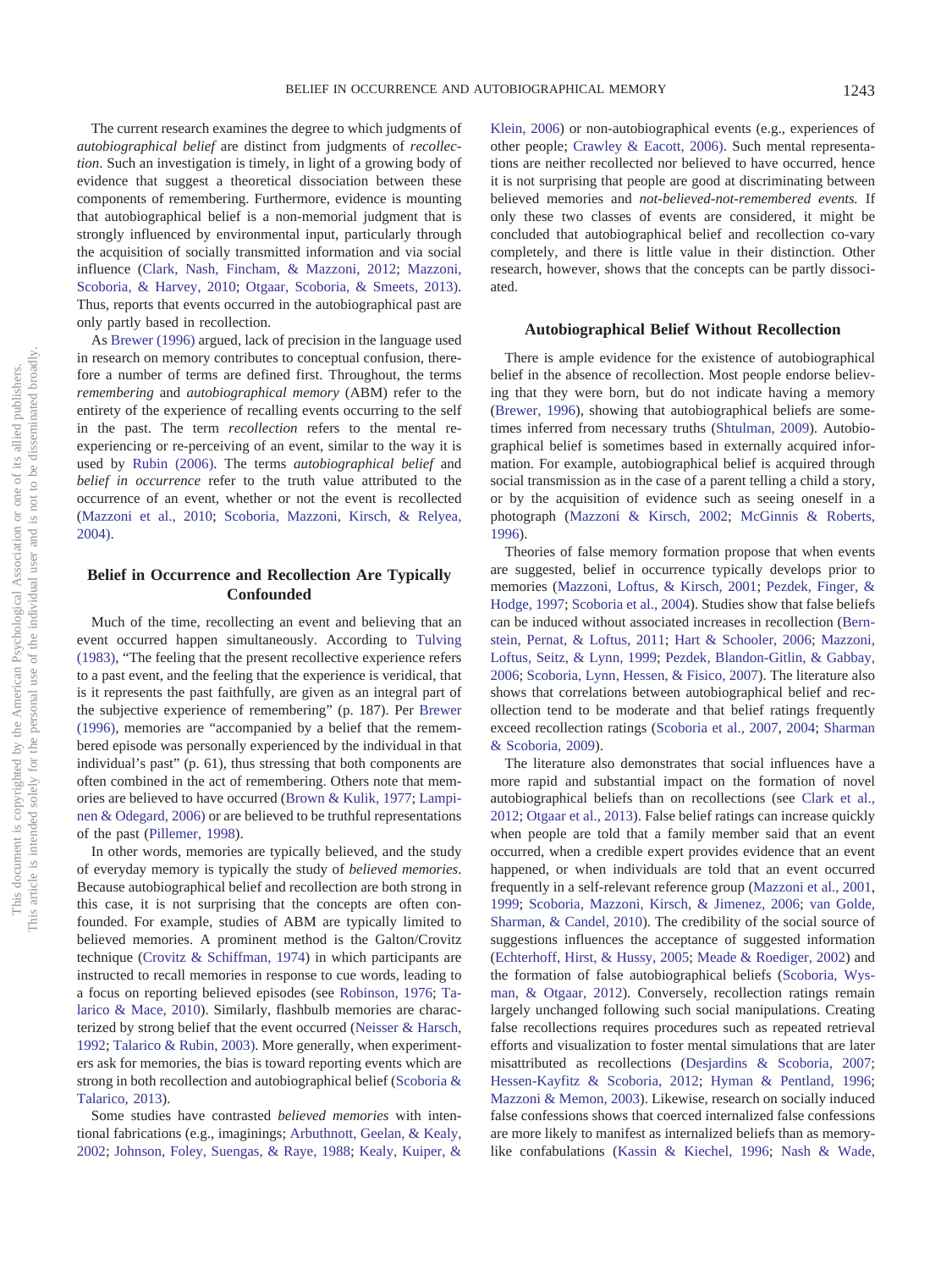[2009\)](#page-15-22). In sum, the content of socially transmitted messages about the past, the credibility of said messages, the credibility of the messenger, and social factors present at the time of remembering contribute to the development of false autobiographical beliefs, but to a much less extent (if any) to false memories.

## **Recollection Without Autobiographical Belief**

Whereas research on the acceptance of suggested false events has illuminated the development of autobiographical belief in the absence of memory, work on *nonbelieved memories* shows that this dissociation may also operate in the other direction [\(Mazzoni](#page-15-1) [et al., 2010\).](#page-15-1) Nonbelieved memories are events that people once believed to have occurred but which they stopped believing. Despite the subjective withdrawal of belief, the event continues to be experienced as memory-like (conveying a vivid recollective experience). Mazzoni et al. found that believed and non-believed memories were rated as similar, and as higher than believed-notremembered events, on key indicators of recollection such as vividness of perceptual details and sense of re-experiencing the past. Despite lacking autobiographical belief, mental representations for such events were otherwise similar in characteristic to believed memories. The participants in their study did not make autobiographical belief or recollection ratings about the events, so the levels of each associated with naturally occurring nonbelieved memories are yet to be examined.

Social influence also plays a key role in the development of many nonbelieved memories. A majority of respondents in [Maz](#page-15-1)[zoni et al. \(2010\)](#page-15-1) endorsed social feedback as the reason that they stopped believing in their memory. Studies on the experimental inducement of nonbelieved memories support this conclusion. [Clark et al. \(2012\)](#page-13-1) found that when laboratory created memories are challenged by the experimenter telling participants that events did not occur, belief ratings decreased to a greater extent than recollection ratings. [Otgaar et al. \(2013,](#page-15-2) Study 1) found that nonbelieved memories occurred following the social suggestion of false childhood events. In both studies, memory characteristic ratings for experimentally induced nonbelieved memories resembled the naturally occurring nonbelieved memories reported by [Mazzoni et al. \(2010\).](#page-15-1) The fact that social feedback results in the withdrawal of belief but with a sustained sense of recollection provides further evidence that autobiographical belief is more strongly influenced by social factors than is recollection.

Of further relevance, social input that events occurred differently than they are recalled does not always lead to a loss of autobiographical belief. In the face of disconfirming social evidence, people sometimes choose to defend the belief in their memory, as in the example of the contested memories described by [Sheen, Kemp, and Rubin \(2001;](#page-15-23) see also [Ikier, Tekcan, Gülgöz, &](#page-14-13) [Küntay, 2003\).](#page-14-13) Other research has reported that social input is a key source of information used for evaluating the occurrence of events. When unclear about or unable to recall events, people are most likely to turn to social sources for assistance [\(Wade & Garry,](#page-16-3) [2005\),](#page-16-3) even when the only social source available is not notably credible [\(Nash & Takarangi, 2011\).](#page-15-24) Finally, autobiographical belief without recollection is sufficient to motivate behavior. This has been demonstrated experimentally via the suggestion of false childhood events [\(Geraerts et al., 2008\)](#page-14-14) and the induction of internalized false confessions [\(Kassin & Kiechel, 1996;](#page-14-12) [Russano,](#page-15-25)

[Meissner, Narchet, & Kassin, 2005\)](#page-15-25) and has been observed naturalistically in the examples of adults who choose to confront alleged abusers based on the belief that they had been abused as children without any memory of the abuse [\(Ost & Nunkoosing,](#page-15-26) [2010\).](#page-15-26)

# **Potential Independence of Autobiographical Belief and Recollection**

The narrative to this point has presented autobiographical belief and recollection in terms of categories (believed memories, nonbelieved memories, etc.). The discussion of these discrete "types" of events, which have been studied in different parts of the literature, shows that the distinction matters. However, we do not imply that these categories appear in this form in nature. As illustrated in [Figure 1,](#page-2-0) these four types of events (believed memories, not-believed-not-remembered, believed-not-remembered, and non-believed memories) can be placed onto two continuous dimensions, raising the possibility that autobiographical belief and recollection represent distinct continuous variables that can manifest in different combinations across events. If they are continuous, it should be possible to empirically demonstrate the dissociation between these dimensions, in particular if autobiographical events are sampled in a manner that permits variation in each construct relative to the other. This is the goal of the current research.

The idea of belief in occurrence as distinct from recollection is not completely new. [James \(1890/1950\)](#page-14-1) described a memory as a mental representation to which the "emotion of belief" (p. 650) is attached. The Basic Systems Model [\(Rubin, 2006\)](#page-15-0) makes the related proposal that memory reports reflect two distinct metacognitive judgments, termed *recollection* and *belief*. Recollection is conceptualized as perceptual re-experiencing of events, and belief as the degree to which an event is perceived as happening in the



<span id="page-2-0"></span>*Figure 1.* Event categories resulting from crossing of autobiographical belief and recollection, and autobiographical belief and recollection as continuous dimensions.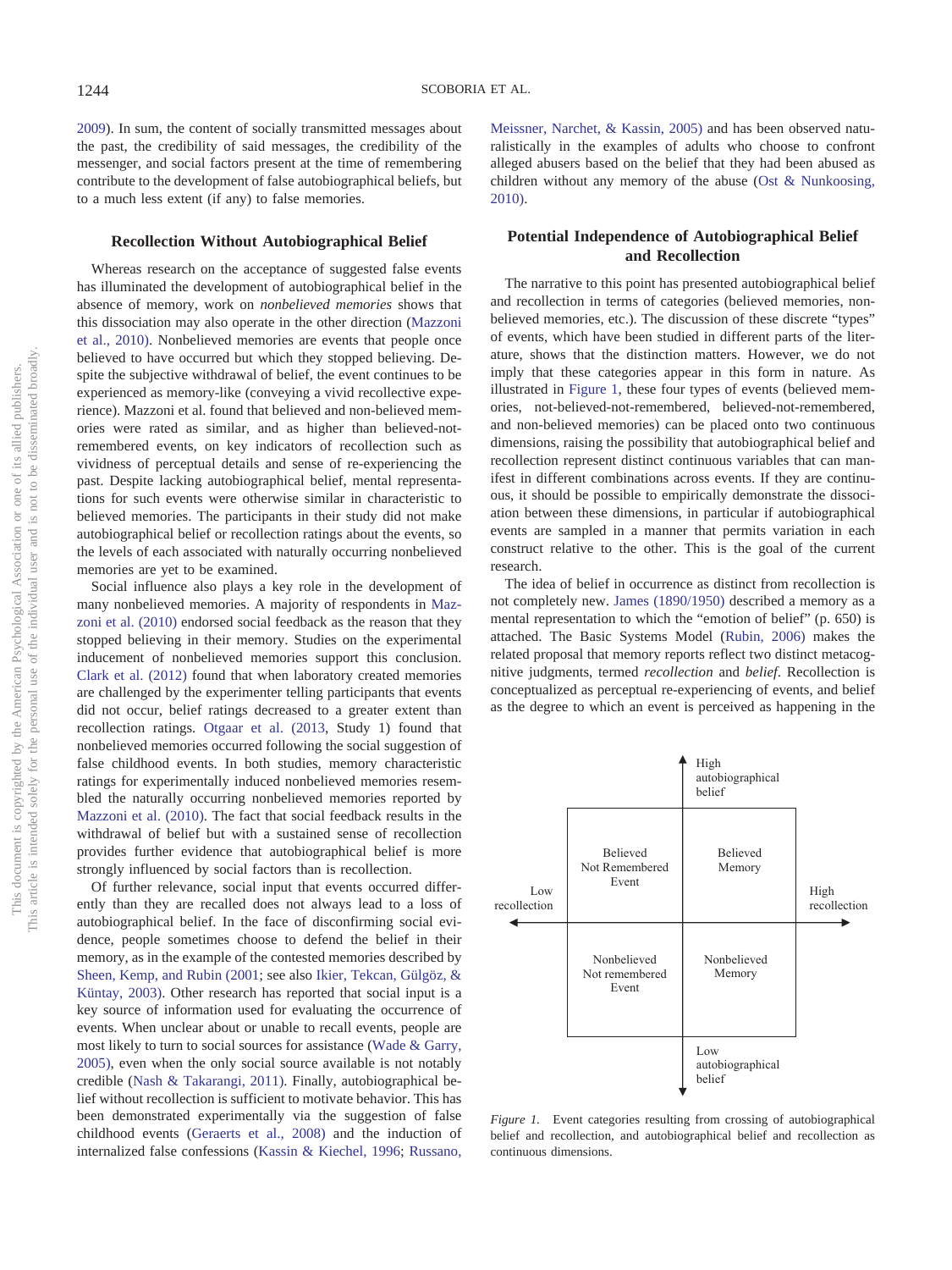manner recalled. We emphasize that this type of "belief" is conceptually distinct from the concept of autobiographical belief. For purposes of clarity, in this article we term the "belief" proposed in [Rubin's \(2006\)](#page-15-0) model as "belief in recollection." The Basic Systems Model is important for its emphasis on the phenomenological qualities associated with remembering events. Related research has shown recollection is predicted by perceptual, re-experiencing, and emotional characteristics, while items thought to measure belief in recollection are predicted by contextual and narrative coherence features [\(Rubin, Schrauf, & Greenberg, 2003;](#page-15-27) [Rubin & Siegler,](#page-15-28) [2004\).](#page-15-28) Hence the Basic Systems Model proposes that multiple metamemory judgments contribute to event appraisals, and that different features are reliably associated with each judgment. Where our approach differs is in the emphasis that Rubin's approach puts on the appraisal of the veridicality of event representations (i.e., "Am I remembering the details of the event accurately?"), whereas our approach emphasizes the appraisal that the event truly occurred (i.e., "Did that event happen?"). These are theoretically distinct aspects of memory monitoring. For example, people can believe that an event occurred while experiencing doubt as to the accuracy of the memory, or they can believe that events occurred while possessing minimal recollection. We return to this issue in the general discussion.

The Nested Model [\(Scoboria et al., 2004\)](#page-15-3) makes an explicit distinction between autobiographical belief and recollection and proposes a partial dissociation between the concepts. This model arose out of efforts to understand false memory formation, and proposes that while recollected events are typically believed, it is not necessarily the case that believed events are recollected. From this is derived the argument that when recollection is high, autobiographical belief is inferred; and when belief is low, recollection is constrained to be low. Furthermore, the model integrates the concept of event plausibility (the *possibility* of occurrence), which is thought to be more strongly related to belief in occurrence than recollection. For this reason plausibility is also measured in the present work. Also important for the current work, the authors developed items to operationalize belief in occurrence, recollection, and plausibility and showed that these three concepts can be measured reliably and independently.

#### **The Current Studies**

The study of false autobiographical beliefs, in which belief exceeds recollection, and of nonbelieved memories, for which recollection theoretically exceeds belief, points to the possibility of a stronger distinction between these constructs than previously stated. Yet, no research has so far measured both with the goal of estimating their dissociation. We propose that belief in occurrence and recollection will dissociate when measured in a manner that permits assessment of underlying latent constructs, and each should be predicted by distinct variables. The conditions needed to accomplish this include measuring each construct using multiple items, and obtaining sufficient variability in the measurement of each. These studies used two distinct methods to elicit autobiographical events. In Study 1, participants were cued to recall events, after which they rated the events using variables taken from prior research on autobiographical remembering. In Study 2, participants provided and made similar ratings for naturally occurring non-believed memories, believed memories, and believed not re-

membered events. In both studies, structural equation modeling techniques were used to explore the latent structure of autobiographical belief and recollection judgments, and to explore their predictors. We also included items from [Rubin, Schrauf, and](#page-15-27) [Greenberg \(2003\)](#page-15-27) to assess the relationship of our approach to theirs.

We anticipated finding a reliable distinction between autobiographical belief and recollection. Because the cueing method used in Study 1 is likely to lead to people providing mostly believed memories, their separation would be revealed in a good fit for a two factor model and a moderate inter-factor correlation indicating overlap but not redundancy. We also expected characteristics previously associated with recollection (e.g., perceptual, reexperiencing) would predict more variance in recollection than in autobiographical belief. Based on the Nested Model, we expected plausibility to predict more variance in belief than in recollection. In Study 2, we expected to find a similar factor model across and within different types of events, and that the correlation would be similar to that found in Study 1 for believed memories, but would be smaller for the other event types.

# **Study 1**

#### **Method**

Participants. A total of 293 students (82% female; average age  $= 20.2$  years,  $SD = 2.02$ , range  $= 18-25$ ) from two North American institutions participated.

**Measures of belief in occurrence, recollection, and plausibility.** The four items from the Autobiographical Beliefs and Memory Questionnaire (ABMQ; [Scoboria et al., 2004\)](#page-15-3) were included to assess four constructs relevant to remembering autobiographical events—general plausibility<sup>1</sup> (event could have happened to others), personal plausibility (event could have happened to self), autobiographical belief (event did happen to self), and memory (for the event)— on 8-point Likert style scales (anchored as *not at all plausible/extremely plausible*; *definitely did not happen/definitely happened*; *no memory at all/clear and complete memory*). Because multiple items per construct are needed to facilitate analyses assessing whether autobiographical belief and recollection are distinct constructs, two new items were added to query strength of recollection and autobiographical belief on 7-point scales. These four items and the remember/know item from [Rubin, Schrauf, and Greenberg \(2003\)](#page-15-27) were administered to a pilot sample of 164 students (74% women; mean age  $= 20.88$  years,  $SD = 3.80$ ). Reliabilities were high for the two item belief in occurrence ( $\alpha = .89$ ) and three item recollection ( $\alpha = .91$ ) scales, indicating adequate scale reliability for the main study. These items are provided in the [Appendix.](#page-16-4)

Participants also rated the events on 12 characteristics that are frequently assessed in work on ABM on 7-point scales. Characteristics previously associated with recollection [\(Johnson et al.,](#page-14-4) [1988;](#page-14-4) [Rubin, Schrauf, & Greenberg, 2003\)](#page-15-27) included reexperiencing (reliving, mental time travel; averaged), perceptual

<sup>&</sup>lt;sup>1</sup> General plausibility was redundant with personal plausibility for the purposes of predicting autobiographical belief and recollection in both studies and, hence, was dropped from all analyses.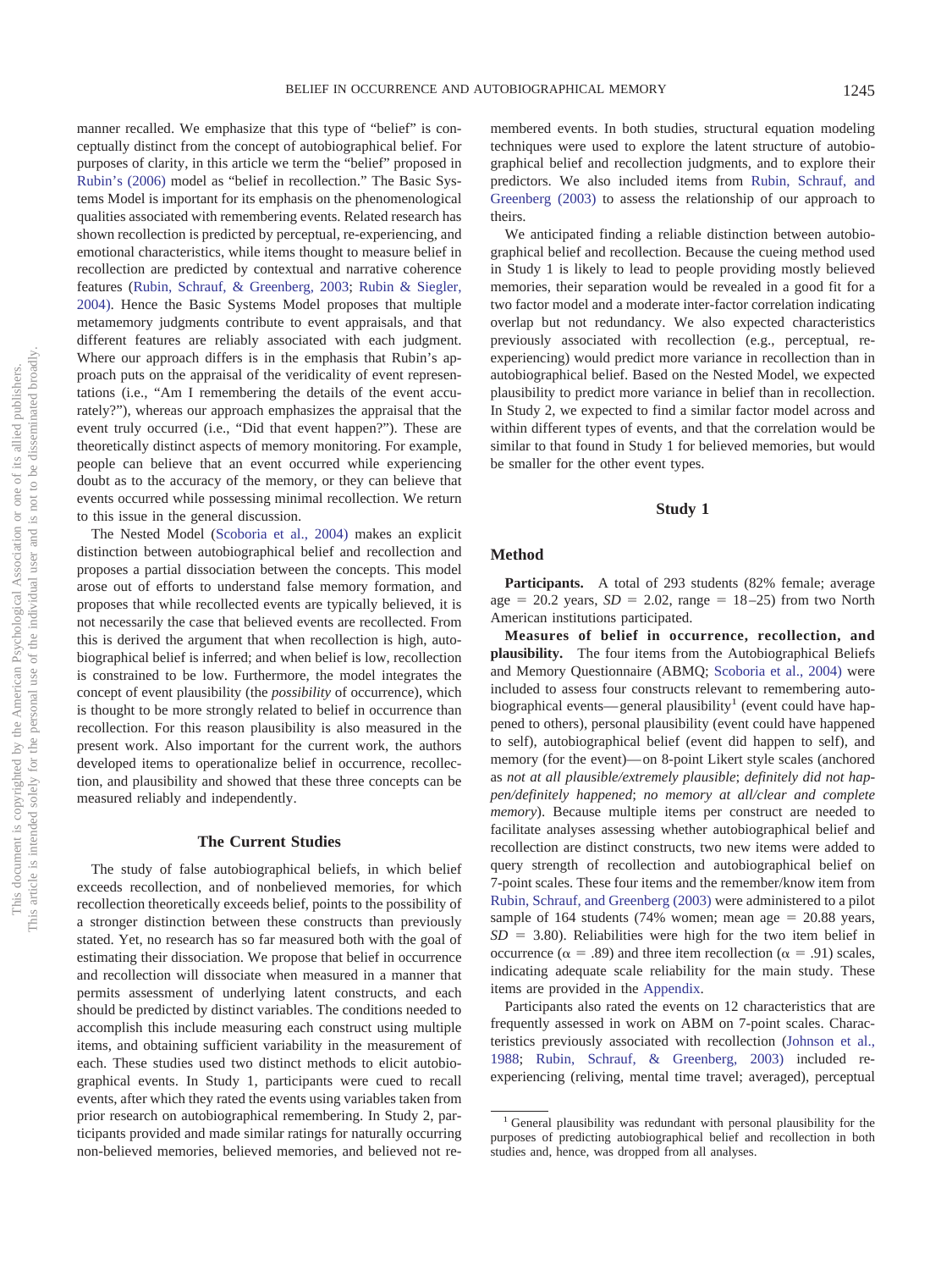detail, spatial setting, persuasion, current emotion (positive, negative, intensity), event specificity, importance, and prior rehearsal (thought, talked; averaged). Personal plausibility was included as a predictor of autobiographical belief [\(Scoboria et al., 2004\).](#page-15-3) The belief in memory item from [Rubin, Schrauf, and Greenberg \(2003\)](#page-15-27) was also included to assess its connection with the other items administered. These items are provided in the online supplemental materials.

**Procedure.** The study was administered via computer using Direct RT software (Version 2007; [Jarvis, 2007\).](#page-14-15) Participants were cued to recall five childhood events (from before 6 years of age), one at a time, and to provide a brief 2–3 word description sufficient to remind them of the event. After cueing, the descriptions were presented one at a time in random order and participants rated each using the two autobiographical belief, three recollection, and 12 other items in a fixed order.

Events from early life were selected to encourage retrieval of events that might be less accessible, and therefore more variable in recollection and belief in occurrence. Multiple events were cued because generating only one event would likely lead to recall of highly rehearsed memories which would be near ceiling for both constructs. Cueing for all events before soliciting ratings ensured that exposure to items could not bias the selection of events. This method allowed sampling of events without revealing the interest of the study in belief and recollection.

#### **Results**

Confirmatory factor analysis (CFA) was used to test the latent structure of belief and recollection judgments. CFA is a structural equation modeling technique that requires that one or more theoretical models be specified in advance of testing the fit of data to the model. The researcher defines in advance what factors will be present and onto which specific factor(s) items will load. The data are then used to evaluate the extent to which the model explains covariance amongst the measured variables, resulting in an estimate of the degree to which the proposed theoretical model represents a good fit to the data. Further details are provided in the online supplemental materials. Confidence intervals for path coefficients and correlations were estimated based on bootstrapping of 1,000 samples.

Ratings for each item were averaged across the five events. Six multivariate outliers were removed based on Mahalanobis's  $D^2$ , using a cutoff corresponding to  $p < .001$ , resulting in a final total of 287 cases. Two models were then tested in EQS Version 6.1, using robust estimation (to account for some skewness in some variables) for chi-square, fit indices, and standard errors. Model fit was assessed per the recommendations of [Jackson, Gillaspy, and](#page-14-16) [Purc-Stephenson \(2009\).](#page-14-16) A model with the five belief and recollection items loading on the same latent factor did not fit the data well, Satorra–Bentler (S-B; [Satorra & Bentler, 1994\)](#page-15-29) Scaled  $\chi^2(5) = 76.42$ ,  $p < .001$ ; comparative fit index (CFI) = .729; root-mean-square error of approximation  $(RMSEA) = .227$  (90%) CI [.183, .271]). The proposed two factor model was a good fit to the data, S-B  $\chi^2(4) = 7.61$ ,  $p = .055$ ; CFI = .986; RMSEA = .073 (90% CI [.000, .140]). The item loadings and the factor correlation are presented in [Figure 2.](#page-4-0) We used 1,000 bootstrap samples for the two factor model, and found agreement between significance tests related to loadings of measured variables on latent variables. This



<span id="page-4-0"></span>*Figure 2.* Study 1: Item loadings for the two-factor confirmatory model. be = Autobiographical Beliefs and Memory Questionnaire (ABMQ) belief item; bs = belief strength item; me = ABMQ memory item; ms = memory strength item;  $rk =$  remember/know item; Belief Occ = belief in occurrence latent factor; Reccol = recollection latent factor.

shows that the best fitting model was robust to violation of the normality assumption. The moderate factor correlation ( $r = .516$ , 95% CI [.38, .63]) was likely due to the fact that the cueing approach primarily elicited believed memories, and few instances in which recollection exceeded belief (see [Table 1\)](#page-5-0). Given the preponderance of believed memories elicited by the cueing method, these results indicate two distinct latent factors that are moderately correlated when believed memories are cued.

The next analyses included the plausibility and memory characteristic indices in the two factor model to predict these factors. We first added all of the predictors (perceptual, setting, reexperiencing [average of "reliving" and "mental time travel"]), specificity, persuasion, significance, rehearsal [average of "thought" and "talked"], positive emotion, negative emotion, emotion intensity, and personal plausibility). In the first model, all predictor variables were allowed to predict both latent variables, and all predictors were allowed to correlate. The disturbance terms for the two latent variables were allowed to correlate in order to determine whether the residual relationship between belief in occurrence and resolution would be attenuated after adding the predictors. It was expected that the model fit would deteriorate through the addition of new variables, because our goal was only to predict the latent variables, and not to model the relationships amongst the predictors. We anticipated that perception and reexperiencing would predict recollection, and more substantially than belief in occurrence, while plausibility would predict belief in occurrence more substantially than recollection.

The initial model indicated that negative emotion, positive emotion, and rehearsal did not predict either factor, and these were dropped. The final predictor model including the remaining predictors yielded a S-B  $\chi^2(27) = 100.92$ ,  $p < .001$ , with a CFI of .935 and a RMSEA of .098 (90% CI [.078, .118]). The standardized coefficients are presented in [Table 2,](#page-5-1) which shows that perception, re-experiencing, emotion intensity, and specificity uniquely predicted recollection. Plausibility predicted recollection weakly but was a strong predictor of belief in occurrence. Only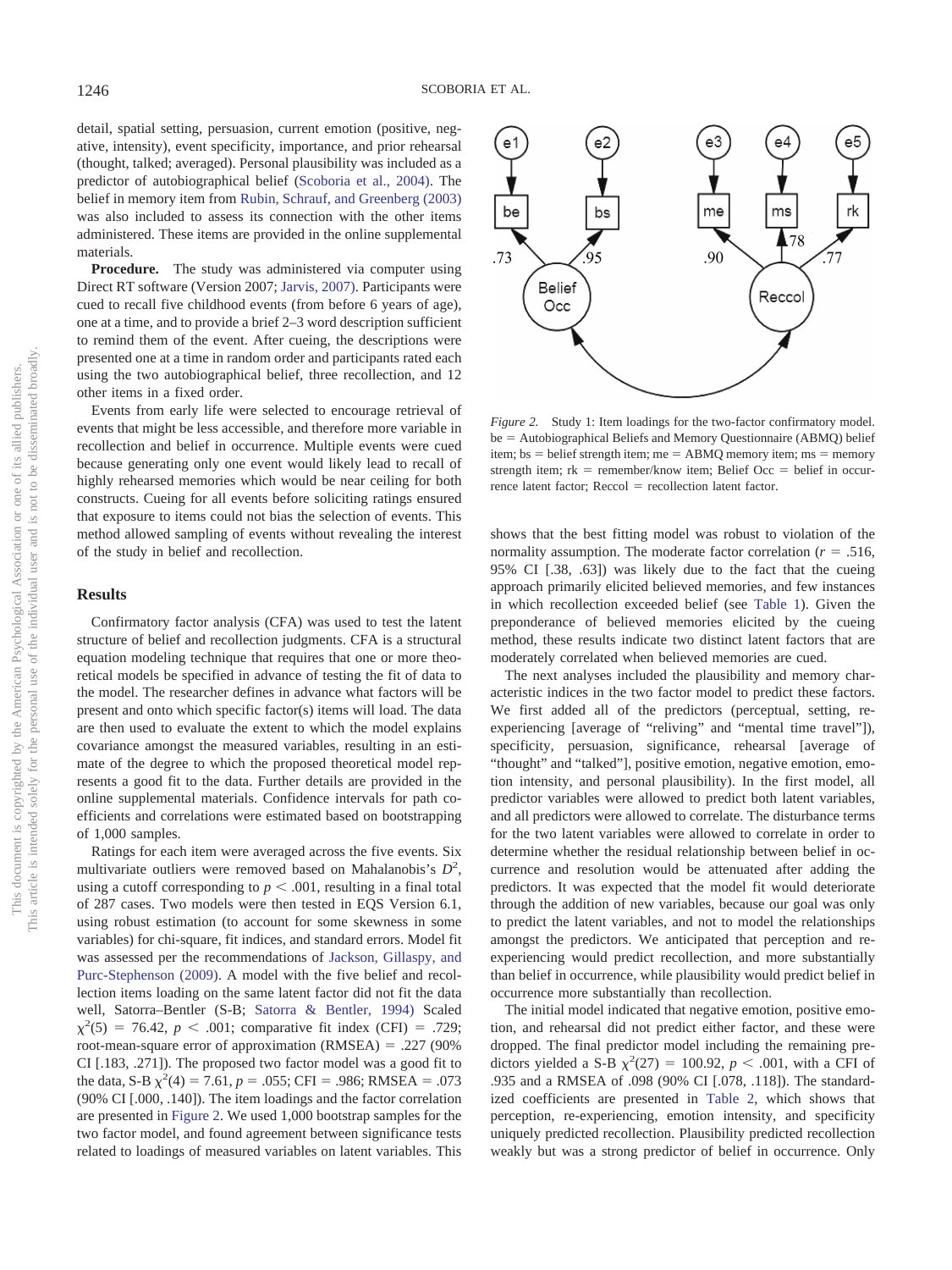<span id="page-5-0"></span>Table 1 *Distribution of Difference Scores Between the Belief in Occurrence and Recollection Factors*

| <b>Belief</b> less<br>recollection score | $\%$ |
|------------------------------------------|------|
| < 0                                      | 2.6  |
| $0 - .99$                                | 34.9 |
| $1 - 1.99$                               | 24.2 |
| $2 - 2.99$                               | 19.0 |
| $3 - 3.99$                               | 10.5 |
| 4-4.99                                   | 5.9  |
| $5 - 5.99$                               | 2.0  |
| $6 - 7$                                  | 0.9  |

spatial setting predicted both belief in occurrence and recollection at similar levels. Substantial variance of both latent belief in occurrence  $(R^2 = .508)$  and recollection  $(R^2 = .859)$  was accounted for by these specific predictors (perception, reexperiencing, emotion, specificity, plausibility, spatial for recollection; plausibility and spatial for belief in occurrence). Finally, the correlation between the latent variables (disturbance terms) when the plausibility and memory characteristic items were added was reduced to  $r = .304$  (95% CI [.11, .49]; from  $r = .516$ , 95% CI [.38, .63]), suggesting that as contextual variables are taken into account, autobiographical belief and recollection become more independent.

We fit a final model in which we trimmed all non-significant pathways (see the bottom of [Table 1\)](#page-5-0). This model included plausibility and spatial setting to predict belief in occurrence, and included perception, spatial setting, re-experiencing, plausibility, feeling intensity, persuade, and specificity to predict recollection. The model fit was similar to the previous one, S-B  $\chi^2(29) = 98.41$ ,  $p < .001$ ; CFI = .934; RMSEA = .091 (90% CI [.072, .111]). The predictors accounted for substantial variance in belief in occurrence ( $R^2 = .478$ ) and recollection ( $R^2 = .856$ ), and the correlation between the latent variables (disturbance terms) remained unchanged at  $r = .304$ .

We then included the "belief in memory" item (taken from [Rubin, Schrauf, & Greenberg, 2003\)](#page-15-27) in the initial structural model to assess how it overlapped with the constructs examined here. When this item was specified to cross load on both factors the fit was acceptable: S-B  $\chi^2(7) = 15.65$ ,  $p = .029$ ; CFI = .976; RMSEA = .067 (90% CI [.020, .111]). Only the loading (.621) on recollection was significant, indicating that this item does not assess belief in occurrence.

### **Discussion**

The results support the view that belief in occurrence and recollection reflect distinct latent constructs. The structural models provided support for two constructs rather than one dimension underlying decisions about remembering. These factors correlated only at a moderate level. While this moderate correlation might be interpreted as indicating that the two factors are overlapping, we need to notice first that with the method used in Study 1 the moderate level of correlation can be attributed to the preponderance of *believed memories*. This correlation might simply indicate that we tend to trust our recollections, as we believe they correspond to events that really happened in the past. Indeed, recollection represents a basis for belief ("If I remember, then it must have happened"). While it is tempting to conclude from this correlation that recollections necessarily correspond to real events, the large literature on believed false memories suggests some caution. Hence, our stress on the possibility that the correlation should more accurately be interpreted as reflecting the general *perceived* reliability and utility of memory, rather than the objective reality of the recollected events.

The second result that indicates that belief and recollection are distinct is the double dissociation observed between the predictors of the constructs. Items that predicted recollection well (perceptual, reexperiencing, emotion intensity, event specificity) did not

<span id="page-5-1"></span>*Study 1: Coefficients When Predicting Belief in Occurrence and Recollection From Memory Characteristic Items*

| Model                    | Item                      | Autobiographical belief |              | Recollection            |              |
|--------------------------|---------------------------|-------------------------|--------------|-------------------------|--------------|
|                          |                           | Coefficient [95% CI]    | Significance | Coefficient [95% CI]    | Significance |
| Initial prediction model | Perceptual                | $.01$ [ $-.06, .08$ ]   |              | $.38$ [ $.23$ , $.48$ ] | < 0.001      |
|                          | Setting                   | $.18$ [.08, .29]        | .006         | $.23$ [.09, .32]        | < 0.001      |
|                          | Reexperience <sup>a</sup> | $.00$ [ $-.07, .06$ ]   |              | $.28$ [.13, .41]        | < 0.001      |
|                          | Plausibility              | $.61$ [.44, .74]        | < 0.001      | $.10$ [.03, .20]        | .003         |
|                          | Feeling intensity         | $.06$ [ $-.01, .11$ ]   |              | $.09$ [ $.01$ , $.15$ ] | .008         |
|                          | Persuade                  | $-.07$ [ $-.11, -.02$ ] |              | $-.14$ [ $-.22, -.07$ ] | < 0.001      |
|                          | Specific                  | $.08$ $[.00, .15]$      |              | $.09$ [ $.01$ , $.19$ ] | .024         |
| Trimmed prediction model | Perceptual                |                         |              | $.38$ [ $.24$ , $.49$ ] | < 0.001      |
|                          | Setting                   | $.21$ [.10, .32]        | .002         | $.24$ [.10, .32]        | < 0.001      |
|                          | Reexperience <sup>a</sup> |                         |              | $.28$ [ $.13$ , $.42$ ] | < 0.001      |
|                          | Plausibility              | $.63$ [.47, .77]        | < 0.001      | $.09$ [ $.01$ , $.16$ ] | .003         |
|                          | Feeling intensity         |                         |              | $.08$ [.01, .16]        | .006         |
|                          | Persuade                  |                         |              | $-.14$ [ $-.25, -.07$ ] | < 0.001      |
|                          | Specific                  |                         |              | $.08$ [ $-.02, .18$ ]   | .024         |

*Note.* The coefficients were derived using structural equation modeling. In the initial model, all of the items were used to predict both the autobiographical belief and recollection factors. The trimmed model included only pathways that were statistically significant in the initial model. <sup>a</sup> Average of "reliving" and "mental time travel" items.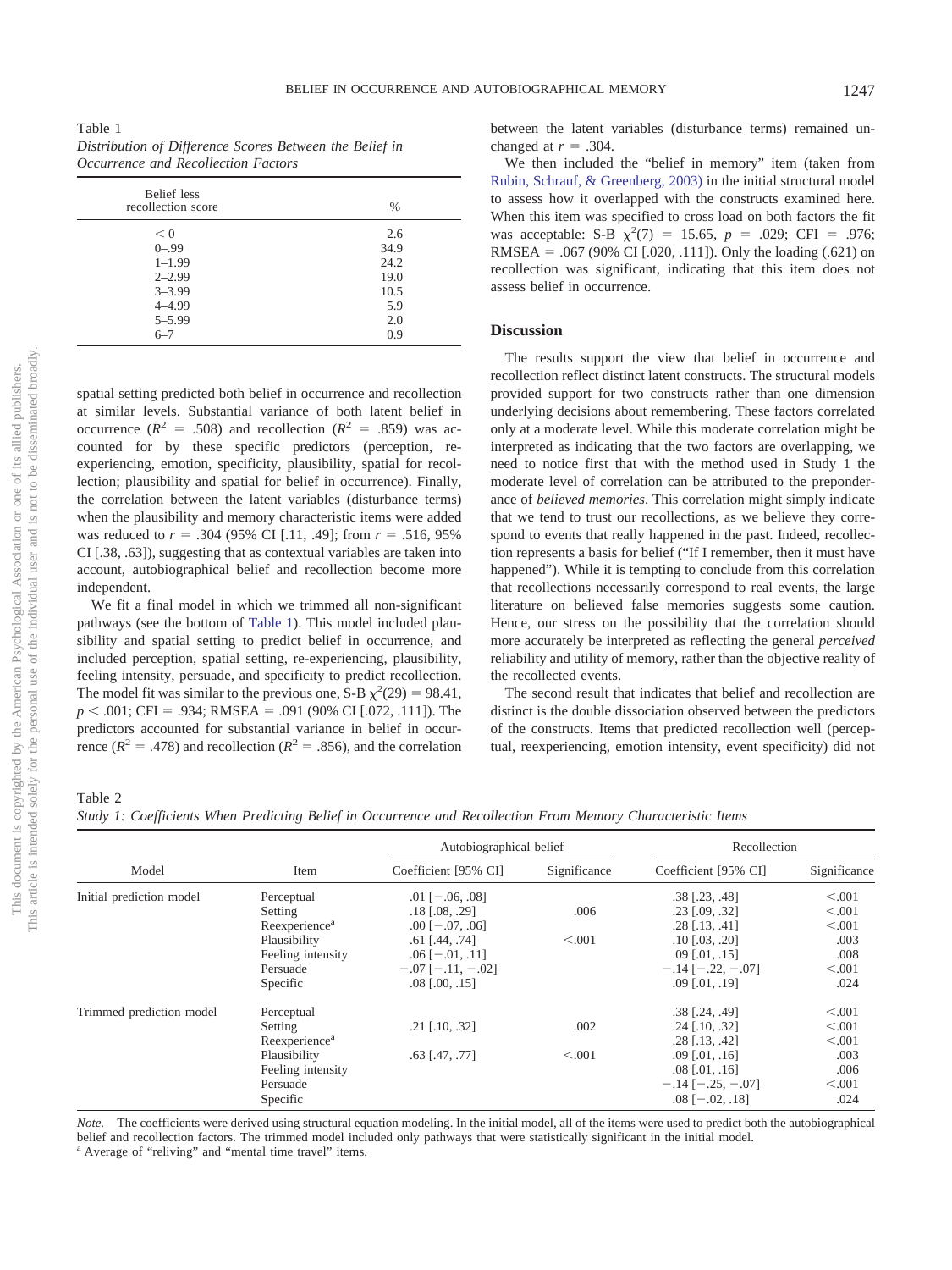predict belief. Conversely, plausibility predicted belief strongly and recollection only weakly (only spatial setting predicted both at similar levels). Thus, even when most reported items are believed memories, variables that predict recollection do not predict belief. While these findings are consistent with work that shows that mental simulation and reexperiencing are associated with recollection, spatial/contextual features are more broadly associated with event attributions, and plausibility primarily predicts belief in occurrence [\(Addis, Pan, Vu, Laiser, & Schacter, 2009;](#page-13-5) [Johnson et](#page-14-4) [al., 1988;](#page-14-4) [Rubin, Schrauf, & Greenberg, 2003;](#page-15-27) [Scoboria et al.,](#page-15-3) [2004\),](#page-15-3) it is worth noticing that the pattern of results obtained with predictors is also in line also with the Nested Model [\(Scoboria et](#page-15-3) [al., 2004\).](#page-15-3) The Nested Model describes the relationship between plausibility, belief in occurrence, and recollection obtained when people are asked to report past events. Here, people reported only plausible events, the great majority of which are believed events, including believed memories. Hence, plausibility is expected to correlate weakly with recollection.

In line with the interpretation that belief and recollection are distinct constructs, it is also important to notice that the correlation between the latent constructs decreased when the predictors were added to the regression model. This reflects the fact that the predictors loaded more clearly and distinctly on only one factor and not the other. In other words, they represent elements (or processes) that are much more involved in one latent construct than the other.

Taking all these results together, the moderate correlation between the two constructs should be interpreted as indicating that belief in occurrence and recollection are distinct factors that under some circumstances co-vary.

One additional point that these results reveal is that the concept of "belief" proposed by [Rubin, Schrauf, and Greenberg \(2003\)](#page-15-27) does not overlap with belief in occurrence. In fact, it loads on the recollection factor, rather than on the belief in occurrence factor.

Finally, it should be noted that the correlation between the constructs remains misestimated in Study 1, because the events elicited using the cueing method rarely resulted in cases in which belief was rated lower than recollection. Hence, the full implication of the dissociation as implied by nonbelieved memories in [Mazzoni et al. \(2010\)](#page-15-1) was not revealed in this study. A complete analysis of the relationship implied in [Figure 1](#page-2-0) requires including events for which recollection exceeds belief. Including nonbelieved memories along with believed memories and believed not remembered events achieves this goal. The inclusion of distinct event types has the potential to replicate the findings of Study 1 while more clearly revealing the degree of the distinction under study. For example, the finding that belief in occurrence and recollection are distinct implies that the correlation between the two should be different for different types of events (e.g., higher for believed memories than for other event types).

As there is no established method for cuing non-believed memories without asking participants directly, in Study 2 we adopted the method from [Mazzoni et al. \(2010\).](#page-15-1) Participants identified non-believed memories, believed memories, and believed-notremembered events, and rated each on autobiographical belief, recollection, and related characteristics. Structural equation modeling (SEM) was used to model these events simultaneously. This permitted the evaluation of several hypotheses: (1) that belief in occurrence and recollection are distinct latent constructs within and across event types, (2) that indicators load reliably onto each construct within each event, (3) that correlations between the constructs differ by event type, (4) whether method variance due to repeating items across events impacts the findings, (5) whether the rating of events is driven by individual differences, and (6) whether the pattern of predictors from Study 1 replicates. Replicating Study 1 under these distinct conditions would provide compelling support for the hypothesis that belief in occurrence and recollection are distinct components of remembering.

# **Study 2**

# **Method**

**Participants.** All students who enrolled in a participant pool at one North American university over 8 months answered a screening question that defined nonbelieved memories and queried whether they had a nonbelieved memory. Those who responded affirmatively were eligible for the study. The final sample included 187 students (71% women; age =  $18-41$  years,  $M = 21.23$ ,  $SD =$ 4.25) who provided a valid non-believed memory (the event description provided by the participant met the definition of a nonbelieved memory; e.g., some cases represented wishes that past events had not happened).

**Materials and procedure.** The same autobiographical belief and recollection items from Study 1 were used, and one new autobiographical belief item was added (*truly occurred*; see the [Appendix\)](#page-16-4). The list of memory characteristics drawn from the literature was more exhaustive and included 21 items: perceptual (visual, auditory, touch, smell/taste), spatial (setting; location of objects, people), temporal (time, duration), re-experiencing (reliving, mental time travel; averaged), rehearsal, complexity, narrative coherence, emotion (past content; current and past intensity; positive, negative valence), significance, and connectedness to other memories. The new items introduced in Study 2 (specific perceptual items, temporal, significance, complexity, coherence, connectedness) are theoretically interesting as shown by prior work [\(Ru](#page-15-27)[bin, Schrauf, & Greenberg, 2003\),](#page-15-27) which makes their relationships to the constructs of interest worth examining. In addition to the item used in Study 1, the "willingness to testify" item from [Rubin,](#page-15-27) [Schrauf, and Greenberg \(2003\)](#page-15-27) was included as another potential indicator of belief in recollection.

Participants completed an online inventory about four events in a fixed order: (1) a *non-believed memory*, (2) a *believed memory*, and (3) a *believed-but-not-remembered* event, and (4) as a control, a *not-believed-not-remembered* event (an event that happened to another person; see [Crawley & Eacott, 2006\).](#page-14-6) For each event, participants described what happened, dated the event, and rated plausibility, belief, recollection and associated characteristics. For the nonbelieved memory, participants also described why they stopped believing their memory and dated when this happened. For the believed memory and believed-not-remembered event, participants were asked to report an event that dated to the age of their non-believed memory. All event descriptions were read, and 10 were dropped (3 believed memories; 7 believed-not-remembered) because the response clearly did not fit the definition of the event type. All events were episodic in nature, defined as taking place at a specific time and location. The timing and reasons for with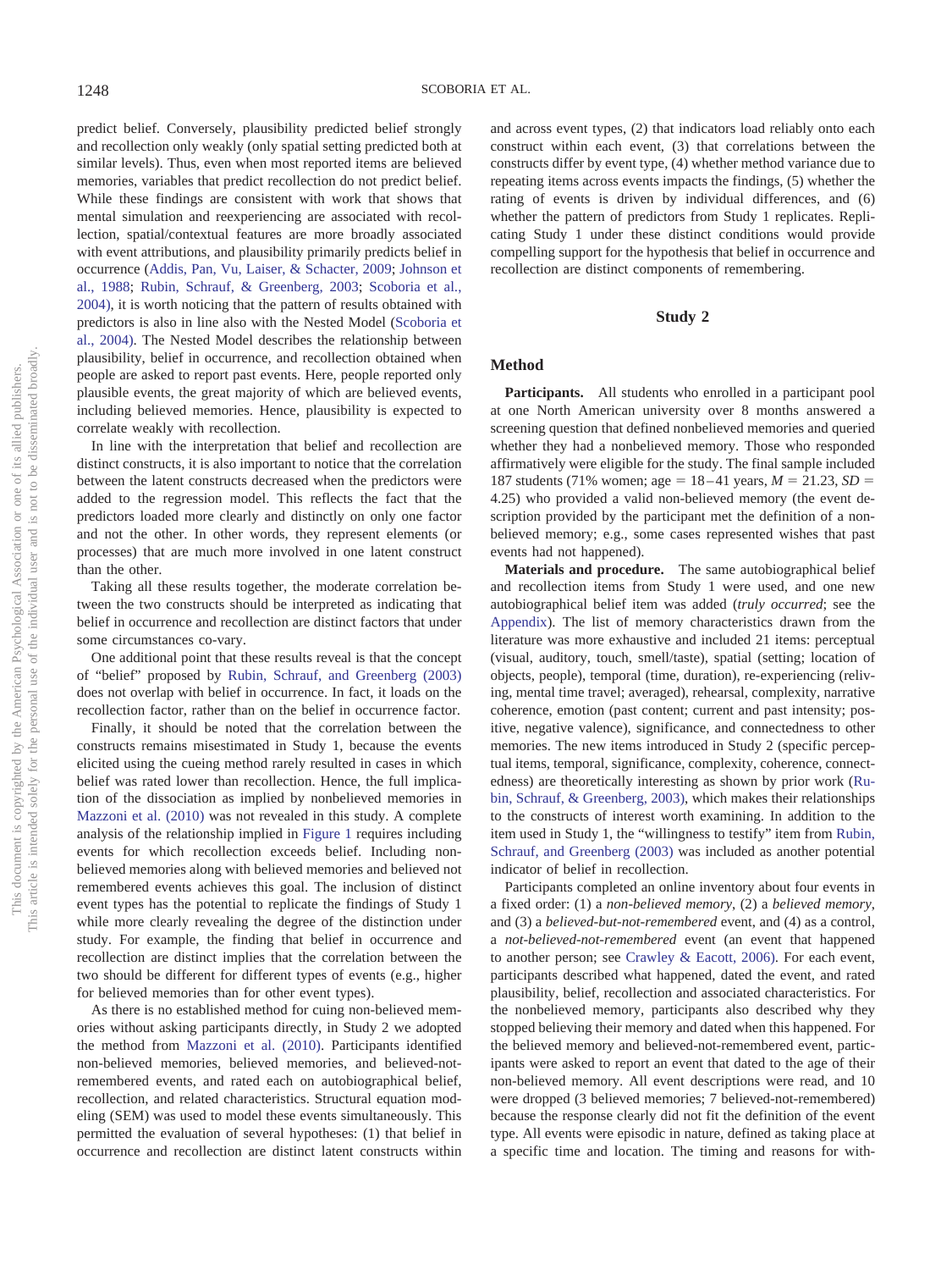drawal of belief are beyond the scope of this article and are not reported here.

# **Results**

CFA procedures were again used to test a series of two factor models. In this study the fit of the models were tested simultaneously across three event types (believed memory, nonbelieved memory, believed not remembered event). EQS (Version 6.1) was used for all analyses, and the same approach to estimating fit was used as in Study 1. Five multivariate outliers were removed from the analyses. A description of the final model is provided below; complete information on the modeling approach and all models tested is provided in the online supplemental materials. [Figure 3](#page-7-0) contains a drawing of the final model with the standardized factor loadings for each item on the latent variables (LVs) and the LV correlations. This model provided a good fit with the data, S-B  $\chi^2(108) = 143.10, p = .013$ ; CFI = .966; RMSEA = .042 (90%) CI  $[.020, .060]$ ); standardized root-mean-square residual  $(SRMR)$  = .080. As in Study 1, to assess the accuracy of significance levels in the presence of non-normality, we used 1,000 bootstrap samples and found agreement between significance tests related to latent variable correlations and loadings of measured variables on latent variables.

[Figure 3](#page-7-0) is described to assist readers who may be less familiar with CFA models. Latent (unobserved) variables are indicated by ovals. There are three LVs each for belief and recollection, one for each type of event. The measured items (observed variables) are indicated by rectangles. Three items define each LV. Arrows point from the latent to the observed variables, indicating the assumption that underlying processes give rise to item responses. The variables on the left side of the figure depict belief in occurrence, and those on the right side depict recollection. The circles to the extreme right and left represent the residual variance associated with each item. Double-arrowed curved lines indicate correlations. The correlations are estimated correlations between latent variables.

All of the item loadings onto latent variables were statistically significant and large. The correlations between the LVs within each event were statistically significant. This correlation was largest for believed memories  $(r = .45, 95\% \text{ CI} [.34, .56])$ , was numerically smaller for non-believed memories ( $r = .30, 95\%$  CI [.12, .48]), and was negative for believed-not-remembered events  $(r = -.17, 95\% \text{ CI } [-.36, -.09])$ , confirming the hypothesis that the relationship between belief in occurrence and recollection differs depending on the type of event under study. The correlations for belief and recollection between believed memories and believed-not-remembered events were significant but weak, and the correlations for belief and recollection between non-believed memories and the other events were not significant (these are the "vertical" correlations at the center of the figure). This indicates



<span id="page-7-0"></span>*Figure 3.* Study 2: Final structural model. Each event (nonbelieved memory [NBM], believed memory [BM], and believed not-remembered [BNR]) is modeled simultaneously. Statistically significant latent variable correlations are indicated by an asterisk. All factor loadings are statistically significant.  $RC =$  memory item;  $RS =$ memory strength item; RK = remember/know item; ABMQ = Autobiographical Beliefs and Memory Questionnaire.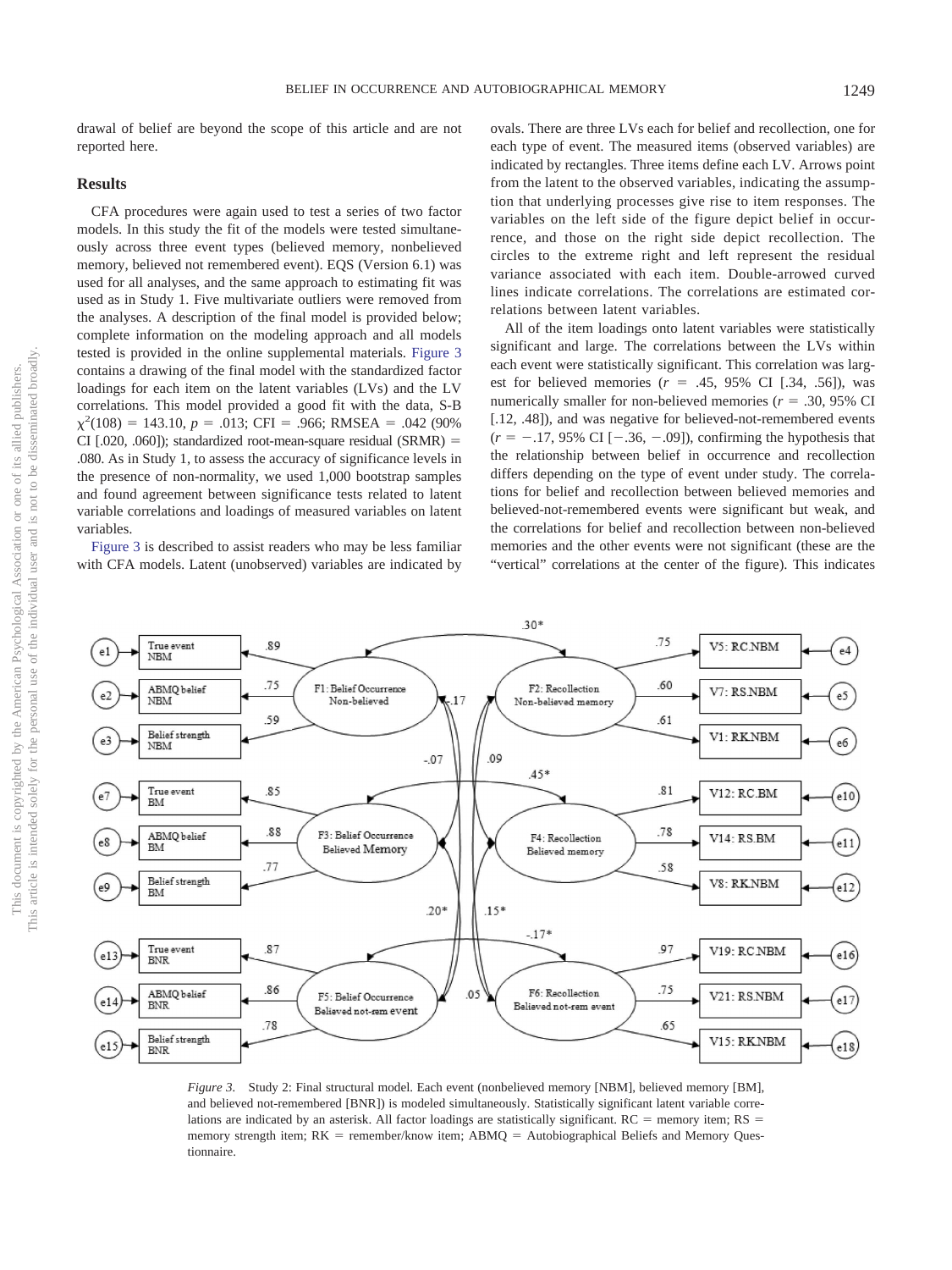that there was no systematic bias in the ratings with some individuals rating all events higher and others rating all events lower. Hence, individual differences were distributed mostly independently across the events, further supporting the key theoretical distinction.

To examine the issue of repeating of measures across the events, whether the repetition of items across events affected parameter estimates in the model, we created an additional model using a Multi-Trait Multi-Method approach [\(Marsh & Grayson, 1995;](#page-14-17) see the online supplemental materials for further detail). This involved correlating the error terms for repeated items across events. Of these correlations, just two were significant, which indicates that method variance did not notably influence estimates for the other model parameters. In other words, the sampling method worked well—people made distinct ratings about the different events, and ratings on preceding events did not influence ratings on subsequent events.

We next turned to predicting the autobiographical belief and recollection factors. The first model replicated the final prediction model from Study 1. Items were loaded on the LVs for the event type, and predictors were allowed to correlate and disturbance terms for LVs within event type were also allowed to correlate. The "perception" item was replaced in this study by the "visual detail" item, and the "significance" item was not available. This model was a good fit ( $RMSEA = .059, 90\% \text{ CI}$  [.052, .065]), and the pathways of the predictors for believed memories reasonably matched those in Study 1. We next examined whether any additional items might be included in model. After eliminating items that did not load reliably or that resulted in problems with model convergence, one new item was included (connectedness). Also, the "persuade" item showed an affinity for autobiographical belief

(particularly for nonbelieved memories); hence, this item was allowed to predict the autobiographical belief LVs. Path coefficients for the final predictor model ( $RMSEA = .053$ , 90% CI [.047, .060]) are presented in [Table 3.](#page-8-0) Across the event types, visual, reexperiencing, and emotion intensity uniquely predicted recollection; connectedness predicted only belief in occurrence; plausibility predicted autobiographical belief strongly and recollection weakly; and persuasion and spatial details predicted both factors. The pattern varied slightly across the events types. As in Study 1, the correlations between the LVs changed after including the predictors: for believed memories, from .45 to .24 (95% CI [.12, .50]); for nonbelieved memories, from .30 to .19 (95% CI  $[-.12, .50]$ ; and for believed not remembered, from  $-.17$  to .04  $(95\% \text{ CI } [-.19, .28]).$ 

To this point, the estimates for the relationship between autobiographical belief and recollection have been estimated separately for each type of event. In order to estimate the relationship between the constructs across events, we averaged items across the three events and conducted the same type of SEM modeling. The model was an excellent fit to the data:  $CFI = .995$ ; RMSEA = .037 (90% CI [.000, .072]); SRMR = .032. The correlation between the LVs was estimated as .12 (95% CI  $[-.07, .29]$ ). Adding the same predictors as in the preceding paragraph to this model resulted in an estimated relationship of .04 (95% CI  $[-.17, .29]$ ).

**Additional analyses.** The analyses to this point focus on item covariance. The distinction between the event types also assumes differences in average autobiographical belief and recollection ratings. Average scores on the factors (see [Figure 4\)](#page-9-0) showed the expected pattern. For believed memories, both factors were rated equal and high. For nonbelieved memories, recollection was rated higher than belief, and the converse was the case for believed not

<span id="page-8-0"></span>Table 3

*Study 2: Coefficients When Predicting Belief in Occurrence and Recollection From Memory Characteristic Items for Event Types Simultaneously*

| Event type                    | Item                  | Autobiographical belief    |              | Recollection               |              |
|-------------------------------|-----------------------|----------------------------|--------------|----------------------------|--------------|
|                               |                       | Coefficient [95% CI]       | Significance | Coefficient [95% CI]       | Significance |
| Believed memory               | Personal plausibility | $.54$ [ $.33$ , $.83$ ]    | < 0.001      | $.23$ [.01, .43]           | < 0.001      |
|                               | Setting               | $.19$ [.04, .32]           | < 0.001      | $.22$ [ $.06, .41$ ]       | < 0.001      |
|                               | Feeling intensity     |                            |              | $.24$ [.11, .37]           | .004         |
|                               | Persuade              | $-.19$ [ $-.35$ , $-.01$ ] | .061         | $-.16$ [ $-.31, -.04$ ]    | .018         |
|                               | Reexperience          |                            |              | $.17$ [ $-.10, .34$ ]      | .069         |
|                               | Visual detail         |                            |              | $.24$ [.06, .39]           | .013         |
|                               | Connected             | $-.04$ [ $-.15, .06$ ]     | .439         |                            |              |
| Nonbelieved memory            | Personal plausibility | $.62$ [.47, .74]           | < 0.001      | $.15$ [.01, .31]           | .047         |
|                               | Setting               | $-.01$ [ $-.11, .11$ ]     | .553         | $.26$ [.06, .43]           | .003         |
|                               | Feeling intensity     |                            |              | $.11$ [ $-.05, .29$ ]      | .130         |
|                               | Persuade              | $-.38$ [ $-.51, -.25$ ]    | < 0.001      | $-.18$ [ $-.36$ , $-.01$ ] | .011         |
|                               | Reexperience          |                            |              | $.17$ [ $.00, .34$ ]       | .046         |
|                               | Visual detail         |                            |              | $.33$ [.11, .48]           | < 0.001      |
|                               | Connected             | $.10$ [ $-.02, .22$ ]      | .002         |                            |              |
| Believed not-remembered event | Personal plausibility | $.82$ [.74, .89]           | < 0.001      | $-.20$ [ $-.34, -.07$ ]    | < 0.001      |
|                               | Setting               | $-.03$ [ $-.12, .08$ ]     | .896         | $.28$ [.12, .44]           | .004         |
|                               | Feeling intensity     |                            |              | $-.07$ [ $-.20, -.08$ ]    | .306         |
|                               | Persuade              | $-.10$ [ $-.19, .00$ ]     | .040         | $-.15$ [ $-.27, -.04$ ]    | .012         |
|                               | Reexperience          |                            |              | $.48$ [ $.28$ , $.66$ ]    | < 0.001      |
|                               | Visual detail         |                            |              | $.08$ [ $-.05, .20$ ]      | .303         |
|                               | Connected             | $.10$ [ $.02, .19$ ]       | .024         |                            |              |

*Note.* This model replicates the trimmed model identified in Study 1, with the addition of the Connected item (connectedness to other events in memory) as loading onto the autobiographical belief factor, and adding a pathway for the Persuade item to autobiographical belief.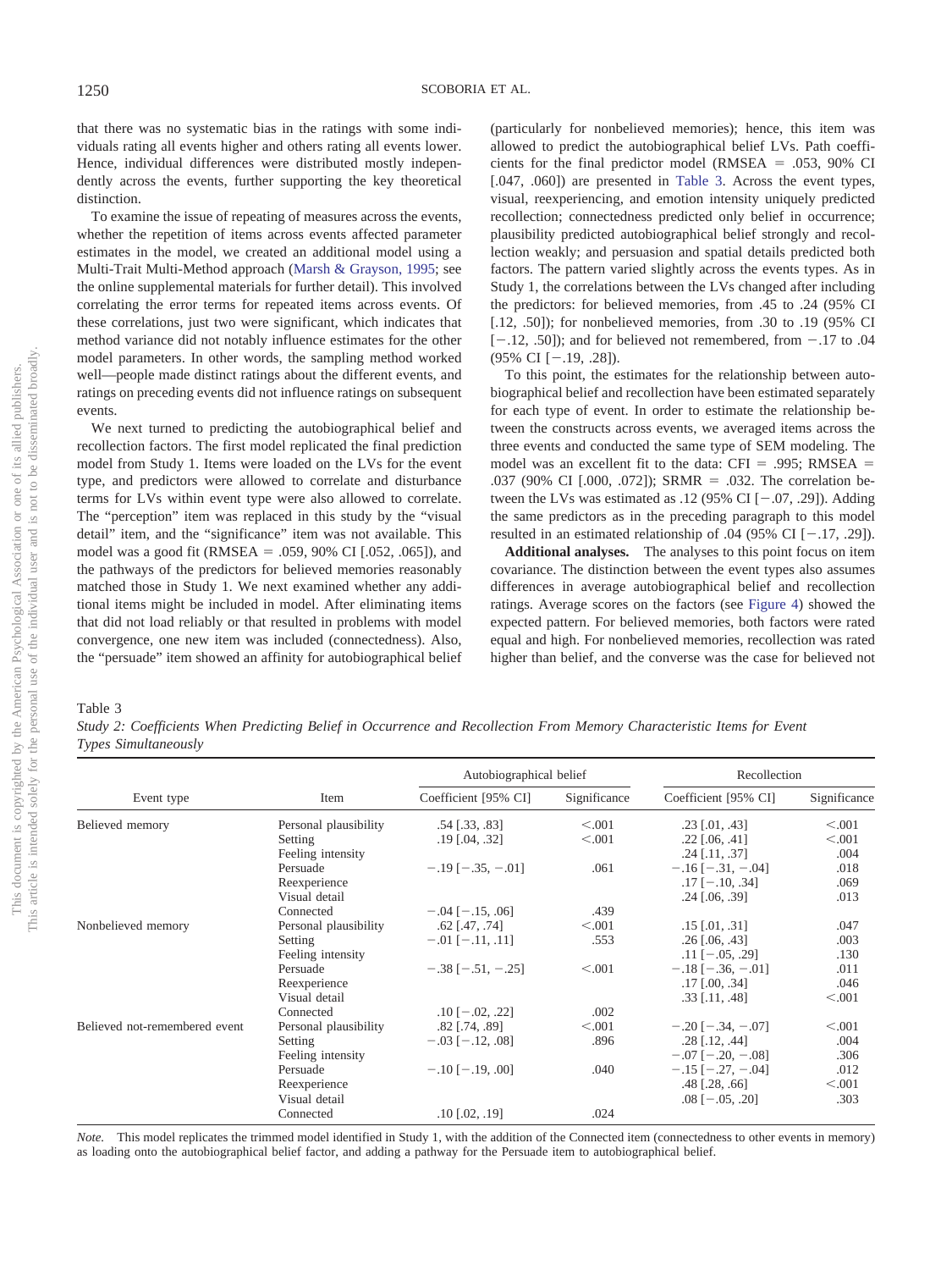

<span id="page-9-0"></span>*Figure 4.* Study 2: Mean belief in occurrence and recollection ratings for believed memories (Bel Mem), nonbelieved memories (Non Bel Mem), believed not remembered events (Bel Not Rem), and not believed not remembered events (Not Bel Not Rem; events that occurred to others). The bars show 95% confidence intervals.

remembered events. It is interesting that the difference between autobiographical belief and recollection for nonbelieved memories was just  $-1.28$  (*SD* 1.74) on average, indicating that the direction of the difference is more important than the magnitude. The non-believed non-remembered (control) event showed that, as expected, both factors were rated low when remembering events that happened to other people.

We also examined how the "belief in recollection" items drawn from [Rubin, Schrauf, and Greenberg \(2003;](#page-15-27) testify, belief in memory, witness), related to the factors. The "testify" item was strongly bi-modal and hence was not suitable for further analysis. Similar to Study 1, the "belief in memory" item loaded primarily on the recollection factor for believed memories (.53, respectively, on recollection, vs. .16 on belief), and loaded inconsistently for the other events. This further suggests that this item taps something other than autobiographical belief.

#### **General Discussion**

The results of the two studies show that belief in occurrence and recollection represent distinct components that are typically both present when people remember autobiographical events. Whereas prior research has shown a partial dissociation [\(Scoboria et al.,](#page-15-3) [2004\),](#page-15-3) this is the first research to demonstrate their strong independence. In conventional psychometric terms, in both studies belief in occurrence and recollection were each found to be reliable and valid constructs that underlay reports about autobiographical events. They were found to be distinct even in conditions in which they would be expected to be the most overlapping (i.e., believed memories). The highest estimate of their correspondence indicated no more than 25% shared variance, and 10% shared variance appears to represent the best estimate of the overlap of the constructs for believed memories (Study 1). The amount of nonoverlapping variance is clearly substantial. The correlation between the constructs varied depending on the type of event under examination (Study 2), being the highest for believed memories, lower for events that are remembered but not believed, and reversing for believed-not-remembered events. The higher correlation

for believed memories suggests that people typically trust that their recollections reflect events that genuinely occurred. Predicting the constructs provided good evidence for convergent and divergent validity, and revealed a double dissociation in their predictors. Some variables that predicted recollection did not predict autobiographical belief, and conversely, factors that predicted autobiographical beliefs did not predict recollection (or predicted it only weakly). Furthermore, the models tested in Study 2 provided evidence that repeated measures and individual differences in responding did not threaten the validity of these conclusions.

#### **Centrality of Autobiographical Belief in Remembering**

Recollection in our approach is largely consistent with current conceptualizations in the literature. Recollection involves the experience of reinstatement of perceptual/temporal/spatial aspects of past perceptual states and is comprised of mental simulation accompanied by a sense of re-experiencing [\(Addis et al., 2009;](#page-13-5) [Brewer, 1996;](#page-13-0) [Rubin, 2006\).](#page-15-0) Differently from prior conceptualizations, belief in occurrence is defined as the subjective evaluation of the proposition that an event genuinely occurred in the autobiographical past [\(Mazzoni et al., 2010\).](#page-15-1) Similar to arguments made about memory attributions in the Reality Monitoring (RM) framework [\(Lindsay, 2008;](#page-14-18) [Johnson, Raye, Mitchell, & Ankudo](#page-14-19)[wich, 2011\)](#page-14-19) and in the Basic Systems Model [\(Rubin, 2006\),](#page-15-0) recollection and autobiographical belief are each attributions that are based in phenomenal experience, available information, and features of the retrieval context at the time of remembering. Our approach differs from preceding views in emphasizing the key role of belief in occurrence as the summative evaluation of the truth status of events. The inputs to autobiographical belief are not based only on recollection but also on a plethora of diverse information that are available at the time of remembering.

Inspired in part by [James's \(1890/1950\)](#page-14-1) discussion of remembering, we propose that autobiographical belief is comprised of three distinct attributions: (1) to actual experience, (2) to the self, and (3) to the past. Removal of any of these components renders the mental representation something other than a believed past occurrence. To provide one example for each, without actual experience the representation may be labeled a fantasy; without self, the representation may be labeled as the experience of another; without the past, the representation may be labeled a plan for a future event. The labeling of events as past occurrences is supported by these components. We note that the attribution of events as having occurred does not require recollection at all, as they can be based on social information, factual knowledge, inferential processes, and so forth (see also [Mazzoni & Kirsch, 2002\).](#page-15-10)

We assume that once autobiographical beliefs, and by extension believed recollections, are formed, beliefs tends to remain stable unless challenged by salient discrepant information, in a way similar to factual beliefs. In reasoning, for example, it is known that revision of factual beliefs is typically difficult [\(Elio & Pellet](#page-14-20)[tier, 1997\),](#page-14-20) as people not only are motivated to maintain a consistent set of beliefs, but also consistent beliefs are a hallmark of rationality. In these cases belief change occurs only as a function of the presentation of information inconsistent with prior beliefs (e.g., [Elio & Pelletier, 1997;](#page-14-20) [Johnson-Laird, Girotto, & Legrenzi,](#page-14-21) [2004\)](#page-14-21) or changes in attitude [\(Festinger, 1957\).](#page-14-22) There are a variety of reasons that autobiographical beliefs are resistant to change, of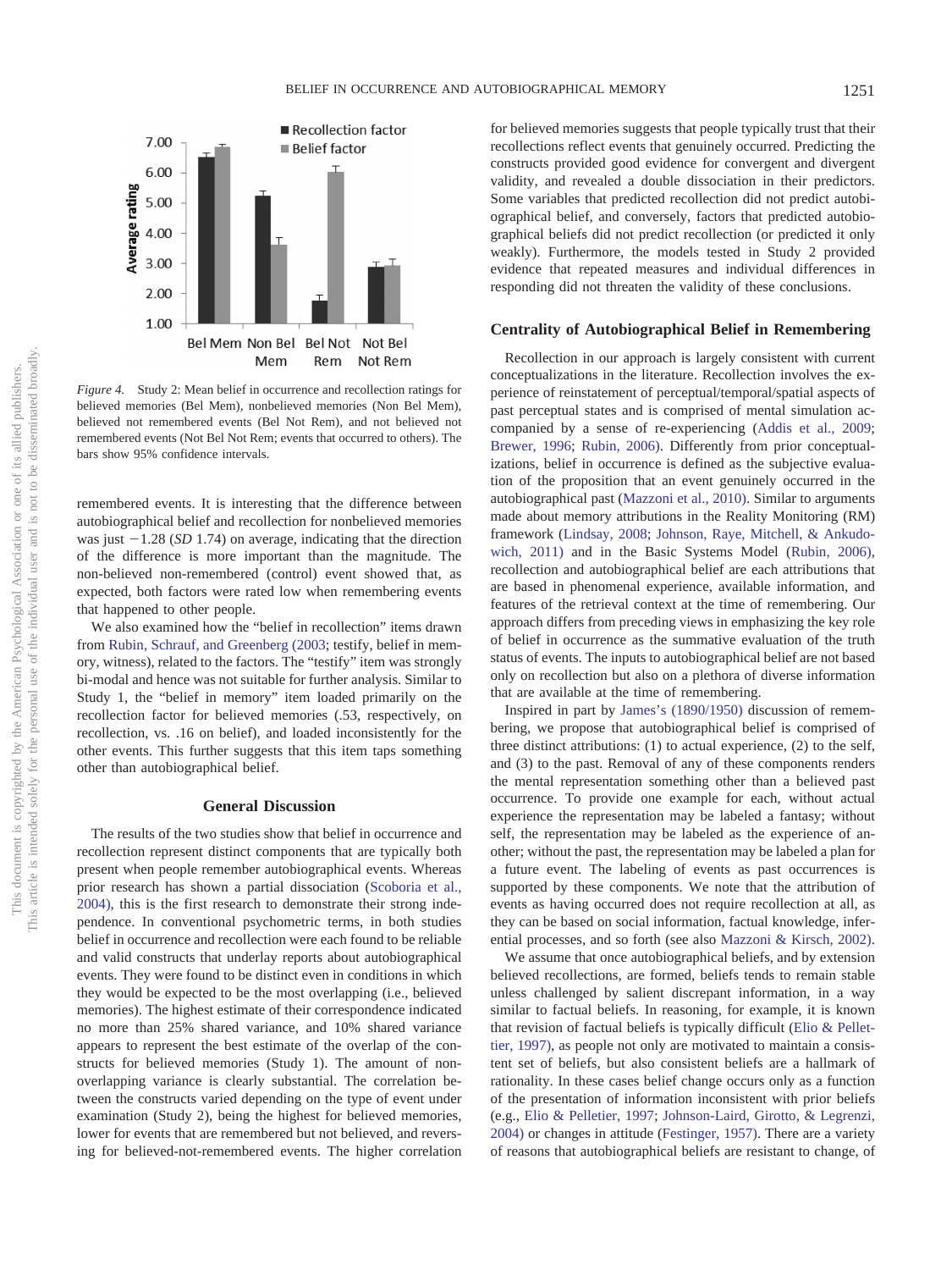which we note three. One is that the human cognitive system is prone to believing propositions unless they are explicitly evaluated and rejected [\(Conway, 1997;](#page-14-23) [Gilbert, 1991\).](#page-14-24) This implies that believing in something is the default mode when processing information. Another is that confirmation bias results in the avoidance or discounting of contradictory evidence [\(Nickerson, 1998\).](#page-15-30) The consequence is that contradictory information is not always processed. A third reason is that any cognitive experience which is consistent with expectations as to what one expects to be a "good memory" leads to believing the event that is in the mental representation (see [Michael, Garry, & Kirsch, 2012\).](#page-15-31) This means that when people experience the psychological or physiological markers that they have learned to associate with remembering, they assume that the contents of awareness reflect true past experiences. The misattribution of familiarity or processing fluency as reflecting past experience is a common example of this third reason [\(Bernstein, Whittlesea, & Loftus, 2002\).](#page-13-6)

The evidence from false memories and nonbelieved memories shows that autobiographical belief revision can occur when subjectively experienced sources of information about an event disagree. This can take the form of a discrepancy between the content of the belief and the content of recollection. When uncertain about a memory, people are motivated to resolve the discrepancy [\(Kemp](#page-14-25) [& Burt, 2006\).](#page-14-25) In the case of false memory formation, people initially do not believe that an event occurred but receive a suggestion that it did occur; hence there is a discrepancy between current (lack of) autobiographical belief and another presumably credible source of information about the event. Some accept the suggestion and come to believe that the event did occur (i.e., they change the belief), some reject the event and maintain the original belief ("that did not happen"), while others seek additional information before making a decision (e.g., asking a parent). Conversely, in the case of nonbelieved memories, individuals have a strongly believed memory that is discrepant with newly acquired information. Here, people may decide to relinquish their belief in the event, producing a nonbelieved memory (see [Sacks, 2005,](#page-15-32) for an illustrative example). Alternatively, they may reject the new information and defend their belief in the event; disputed memories are one example of this outcome [\(Sheen et al., 2001\).](#page-15-23)

What all of these cases have in common is that two or more sources of information are, at least temporarily, in disagreement regarding the status of autobiographical belief. The disagreement between salient sources of information produces cognitive dissonance, which people are motivated to resolve [\(Festinger, 1957\).](#page-14-22) Adapting the dissonance theory to the case of discrepancy between autobiographical belief and recollection as exemplified by nonbelieved memories, a person who obtains information that contradicts a current memory has at least three options to reduce the dissonance: They can devalue their memory (leading to a nonbelieved memory), they can devalue the new information and maintain the original autobiographical belief (leading to a "defended memory"), or they can diminish the importance of the event (it does not matter whether or not the event in fact happened). The dissonance can originate from discrepancies between internal cognitive processes, socially transmitted information, and other features of the social environment. To provide one example, motivations to maintain close and meaningful social relationships may override motivations to be accurate or to maintain the sense that the event belongs to the self [\(Cialdini & Goldstein, 2004\),](#page-13-7) thus

motivating changes in autobiographical belief. The converse implication is that when belief in occurrence and recollection are in agreement, they will be mutually reinforcing.

In any case, social influence is central to the formation and revision of autobiographical beliefs. This is likely because ABM has developed in, occurs in, and serves social functions [\(Alea &](#page-13-8) [Bluck, 2003;](#page-13-8) [Pillemer, 1998;](#page-15-4) see also [Blank, 2009\).](#page-13-9) Shared remembering increases knowledge about group members, promotes identity within groups, and leads to development of shared narratives [\(Hyman, 1994\).](#page-14-26) Having multiple perceivers who communicate about common experiences conveys the advantage that perspectives can be integrated, extending knowledge beyond direct experience. Sharing memories enriches knowledge about the environment, promoting survival. The group can facilitate learning about events that are inaccessible, for which the individual was not present, or which the individual is incapable of remembering (e.g., early life events). In light of this, it seems likely that a notable proportion of autobiographical memory must be comprised of believed events that are based partly on editing due to social feedback, or that are entirely based in the social and cultural transmission of information.

Of course, once two people see an event from different vantage points, the information available to each differs and discrepancies must somehow be reconciled when shared. When people discuss shared events and provide different reports, socially produced cognitive dissonance presumably results within each individual. The impact of such dissonance is illustrated in the case of a woman who kept a detailed diary of events for decades because she was distressed by arguments in her family about what had occurred in the past [\(Catal & Fitzgerald, 2004\).](#page-13-10) One might speculate that such social dissonance is ideally resolved to arrive at the most accurate account of events that simultaneously achieves social goals. However, accuracy motivations, personal motivations regarding ownership of events, and social motives may not coincide. People are sometimes motivated to maintain beliefs in events that are central to their sense of self [\(Sheen et al., 2001\).](#page-15-23) At other times people may alter their memory beliefs in order to escape social confrontation [\(Kassin, 1997\).](#page-14-27) What does seem apparent is that as soon as organisms develop the capacity to communicate about experiences that they have perceived even somewhat differently, disparities will result which must be resolved in order to promote social cohesion. Agreeing with versions of events proposed by others is sometimes done to avoid conflict and/or to enhance the quality of the relationship.

Social influences on remembering are currently a topic of growing interest in the field. It is beyond the scope of this article to provide a survey. We instead note several related domains of interest within this area, to demonstrate the potential reach of the distinction emphasized in this work. Research on topics such as collaborative remembering, memory conformity, and conversational remembering speak to the transactional nature of remembering within the social context (see [Hirst & Echterhoff, 2012,](#page-14-28) for a review). Some propose that memory is inherently social, in that how people learn to remember and communicate about remembering is learned in the context of early relationships [\(Fivush,](#page-14-29) [Haden, & Reese, 2006\).](#page-14-29) Social influence is important for understanding individuals who come to recall past abuse in therapy and later retract said memories. Such cases reveal social and cognitive factors which contribute to the development and withdrawal of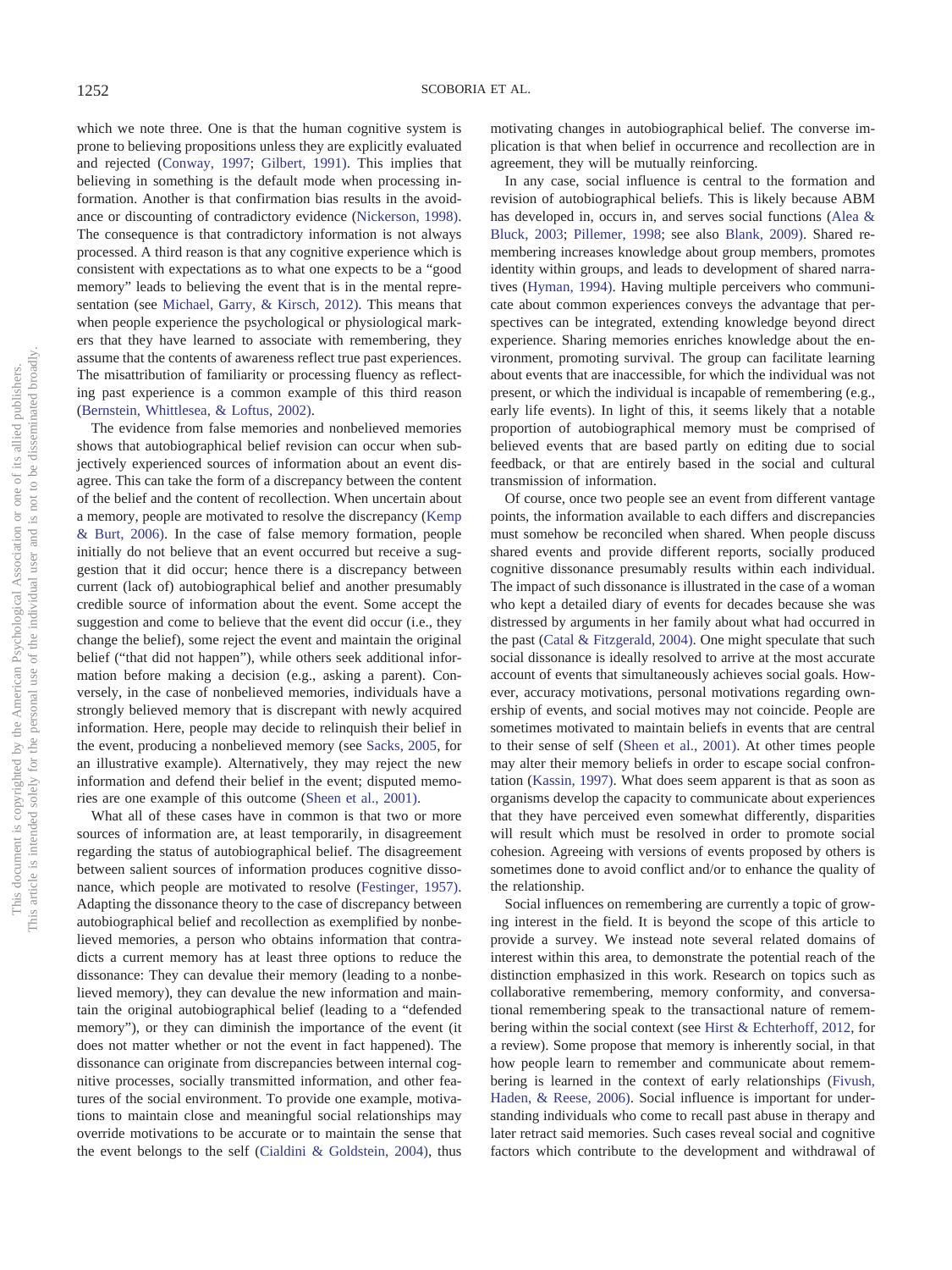memories, some of which appear to be based in false recollection, and others in false belief absent recollection [\(Ost & Nunkoosing,](#page-15-26) [2010;](#page-15-26) [Sarbin, 1998\).](#page-15-33)

Although our data provide a strong argument on the distinction between recollection and belief in occurrence, this distinction has tended to be overlooked in the literature. This is not surprising, because both constructs are robustly present in the reports that people provide when asked for memories. Their empirical disambiguation requires that each is assessed under conditions where each shows sufficient variability independent of the other. Hence, while they can be distinguished if directly assessed with reliable items (Study 1), the need to do so only becomes apparent when the existence of counterintuitive event representations such as nonbelieved memories and believed-not-remembered events is known. One interpretation as to why recollections tend to be believed is that memory is typically sufficiently reliable to be useful. Recollective experience is a valid predictor of the occurrence of events enough of the time. It is interesting to notice, however, that even in these cases the degree of correspondence between recollection and belief in occurrence is at the greatest moderate, which suggests that recollection alone cannot explain why a remembered event is deemed to have occurred. Much more is needed to understand why people decide that a certain event had happened, or why they are certain that they had a particular experience in their life.

Our research highlights the importance of autobiographical belief as a key component of remembering, and brings into question the degree to which prior memory findings are influenced by recollection, autobiographical belief, or their combination. Most research in autobiographical memory has used either diary methods, in which participants are asked to report memories of personal events that are remembered during their daily life, or the Galton-Crovitz method, in which cues are presented and participants are requested to report memories about their past elicited by the cues. In many instances, strong claims have been made from data so collected about how autobiographical memory is structured and organized (e.g., [Conway & Pleydell-Pearce, 2000\)](#page-14-30). However it is not clear the extent to which such organization reflects the influence of recollection, of autobiographical belief, or a combination of the two. We also need to underline that autobiographical semantic knowledge does not correspond to the belief in occurrence. While the first reflects factual knowledge about oneself, the latter represents the final results of the decision about whether an event happened in reality. Even the important attempts of examining the recollective and accuracy appraisal components of autobiographical reports done in previous work do not draw a real distinction between the two elements. We have shown that the "belief" variables measured in these studies (e.g., [Rubin, 2006\)](#page-15-0) do not measure the occurrence of the reported event, but the belief in the accuracy of the memory.

Another good example of the importance of distinguishing between belief in occurrence and recollection is represented by the "crashing memory" effect, as it shows that what is superficially reported as a memory can be in effect a belief. In crashing memory studies, participants are asked whether they remember seeing non-existent media footage for aspects of prominent public events (e.g., video footage of the moment of the car crash that ended the life of Diana, Princess of Wales). Typically a large number of participants endorse remembering seeing the non-existent footage, an effect that was initially described as a false memory phenom-

enon [\(Crombag, Wagenaar, & Van Koppen, 1996\)](#page-14-31). More recently, however, [Smeets, Telgen, Ost, Jelicic, and Merckelbach \(2009\)](#page-15-34) examined the degree to which this effect was rooted in recollection as opposed to being due to communicative factors related to how the question about the event was asked. They found that while the standard question did initially elicit endorsements of memory, follow up questioning revealed that a majority of the reports in fact reflected autobiographical beliefs ("I believe I saw the video, but do not recollect the video itself") or plausibility statements ("I must have seen the video") and not recollection. They noted that a very interesting 10% of individuals did continue to insist they recalled seeing the video even after being informed that it did not exist. While these people clearly do appear to have false memories, the "false memories" elicited with the crashing memory procedure are then mostly the result of belief judgments, at times of plausibility judgments, and only rarely reflect recollection.

Similarly, in studies of memory contagion it is critical to distinguish between reports that are based in recollection and those that are due to other factors [\(Roediger, Meade, & Bergman, 2001\).](#page-15-35) Such studies document that individuals incorporate erroneous information recalled by others into their own memory reports. However, it is important to distinguish whether changes in individuals' memory reports in response to social input are due to compliance with the experimental situation or are due to internal changes in beliefs about studied material [\(Meade & Roediger, 2002\).](#page-15-19) False confessions might be thought of as an extreme example of memory contagion, and work on the issue has shown that it is important to distinguish between compliant false confessions, which are simply due to acquiescence, internalized false confessions (which are a type of autobiographical belief), and confabulated false confessions (in which recollection is at play; [Kassin & Kiechel, 1996\).](#page-14-12) Distinguishing between internalized and confabulated false confessions reflects the distinction between autobiographical belief and recollection, and is key to understanding the different routes by which confessions come about. The distinction is also crucial for evaluating the consequences that false confessions can have in real life (e.g., when false confessions can be retracted). Hence, it is important to assess with care the bases for memory reports. What appear to be believed memories may be instead autobiographical beliefs that are based in non-recollective information, such as learning from another person that an event occurred, or inferring that an event must have happened from other factual data.

Our results also highlight the importance of assessing the meaning assigned to common terms when talking about memory reports. This has been shown for example by [Otgaar et al. \(2013\),](#page-15-2) who reported, in the context of false memory implantation studies, cases in which subjective reports of events as believed versus remembered disagreed with objective judgments that events were or were not remembered (e.g., judged as a memory, reported as believed but not remembered by the participant, and vice versa). They argued that people often use language associated with remembering quite loosely to describe events that have varying levels of associated autobiographical belief and recollection. Use of words such as "remember" and "memory" do not necessarily indicate recollection, while the failure to use such words does not preclude the presence of recollection. Speaking with conviction about past events may be driven by strength of belief, and does not necessarily indicate recollection. Recollection is also not necessary for people to decide how to act, as shown by forensic cases in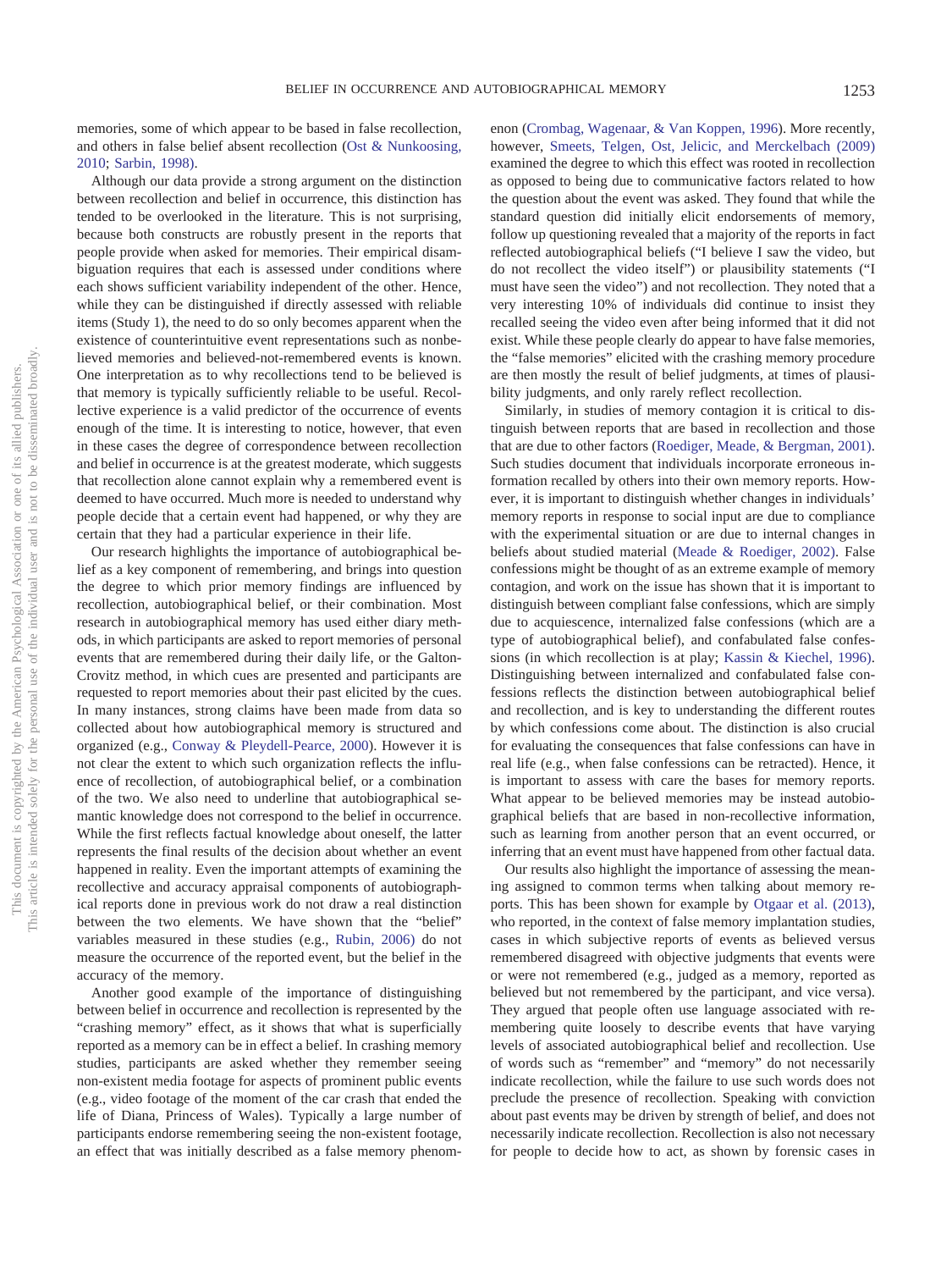which people have decided to sue family members for a sexual abuse that they did not recollect, but instead strongly believed had happened. The critical point we wish to make here is that in order to understand memory reports it is essential to assess the degree to which they are supported by belief or recollection or both, without relying on the terminology used by the participants. The methodology used in the current studies represents one way to accomplish this task.

### **Belief in Occurrence, Recollection, and Confidence**

To return to the topic of metacognition as related to remembering, this work brings into question what is being measured when confidence ratings are taken during memory tasks. It seems worth considering whether autobiographical belief judgments for events and confidence judgments for event details reflect distinct processes. [Brewer \(1996\)](#page-13-0) raises a similar point when defining ABM as comprised of three components: belief that the event happened, a recollected image, and confidence in the contents of the image. Our approach emphasizes the former (judgments of occurrence), whereas [Rubin \(2006\)](#page-15-0) emphasizes the latter (assessment of accuracy). To illustrate this distinction, consider [Lerner and Lowe's](#page-14-32) [\(1958\)](#page-14-32) song "I remember it well," which (when read literally) involves the character Honoré recalling to Marnita a time when they met in the past, to which she responds with corrections to the details that he provides. The opening lines are, "We met at nine. *We met at eight.* I was on time. *No, you were late.* Ah yes, I remember it well. We dined with friends. *We dined alone.* A tenor sang. *A baritone*. . . ." If he agrees with the revisions, his confidence in the details "nine" and "tenor" presumably decrease, confidence in "eight" and "baritone" increase, and his recollection is reconstructed, but without any effect at any point on the strength of the belief that the event occurred.

This raises a number of implications. First, confidence ratings when taken for entire events may be confounded with autobiographical belief. Second, autobiographical belief and confidence in the details within recollections might, but also might not, reflect similar processes directed at different levels of knowledge specificity. The current data provide only preliminary evidence on the issue. Our data show that belief in recollection items load on the recollection factor and not on the autobiographical belief factor for believed memories, which is consistent with the idea of a distinction between recollection and "belief in recollection" [\(Fitzgerald &](#page-14-33) [Broadbridge, 2013;](#page-14-33) [Rubin, Burt, & Fifield, 2003;](#page-15-36) [Rubin, Schrauf,](#page-15-27) [& Greenberg, 2003;](#page-15-27) [Rubin & Siegler, 2004\).](#page-15-28) The degree of separation between belief in occurrence and recollection also suggests that different monitoring processes might contribute to each. Thus, our approach and Rubin's are complementary, in that they describe distinct types of beliefs about events—whether they are believed to have occurred, and whether the representation is viewed to be accurate.

#### **Belief in Occurrence and Recognition Memory**

Our discussion has focused on autobiographical memory. In the context of situating the current work generally within the field, it is also pertinent to consider the utility of theorizing about belief in occurrence in relation to more basic cognitive models of recognition. Current theorizing on recognition memory tends to overlook

how non-memorial information can influence judgments of past occurrence. This is not to say that there are no studies on the effects of context information. Indeed, many studies have looked at situations in which context information is given to participants when judging past occurrence. For example, a body of research investigates how memory reports of an event provided by one person affect another person's memory report for the same event (e.g., [Gabbert, Memon, & Wright, 2006;](#page-14-34) [Roediger et al., 2001\).](#page-15-35) In this case the other person's memory report constitutes context information for one's own memory for the event. However, these studies seem to look at this phenomenon from a perspective in which context information serves to mislead a person (but see [Rajaram & Pereira-Pasarin, 2007\),](#page-15-37) either by contradicting a true memory for an event [\(McCloskey & Zaragoza, 1985;](#page-15-38) [Wright,](#page-16-5) [Gabbert, Memon, & London, 2008\)](#page-16-5) or by implanting a false belief when no memory exists [\(Lindsay & Johnson, 1989;](#page-14-35) [Meade &](#page-15-19) [Roediger, 2002\).](#page-15-19) This line of enquiry was first proposed in research on the misinformation effect [\(Loftus, Miller, & Burns,](#page-14-36) [1978\)](#page-14-36) and has recently been developed in the studies looking at the so called social conformity effects [\(Gabbert, Memon, & Allen,](#page-14-37) [2003\).](#page-14-37) In this view, context information that contradicts memory is simply wrong and thus strategies of discounting such context information are necessary to protect the accuracy of memory reports.

The perspective we propose differs substantially from this tradition. We wish to argue that non-memorial, belief-like information is often used for the better to inform recognition judgments, particularly in situations in which memory is absent or fails. A similar argument is made by [Jaeger, Cox, and Dobbins \(2012\),](#page-14-38) who stress the importance of what they term *context information* for old/new item recognition judgments. They note that people should normally be able to enhance the accuracy of reports by using information provided by external sources and maintain that under normal circumstances there should be no reason to expect that other people's memory reports are systematically wrong. Hence, it often makes sense to incorporate information provided by others into one's own reports. The benefit of this approach is that it describes the final decision (old-new) in a recognition task as a function of both memory *and* context information. Typically recognition judgments are investigated using a procedure in which participants are asked to judge whether a test probe was presented earlier. Such old-new judgments are thought to derive from positioning the probe along a continuum representing the strength of the signal. The so called dual-process models [\(Yonelinas, 1994,](#page-16-6) [2001\)](#page-16-7) postulate two processes, familiarity and recollection (note: this is a distinct use of the term recollection than in the current article), that affect the strength of the signal. The strength of the recollection signal serves to unequivocally indicate that the probe is "old," without the need to consult the familiarity strength of the probe. [Jaeger et al. \(2012\)](#page-14-38) found that context information affected the placement of the familiarity criterion while having no effect on decisions based on recollection.

Consistent with this approach, we suggest that current recognition models concentrate on memorial aspects and do not consider the act of remembering in its whole complexity, which includes non-memorial information as an integral component. We think that integrating models of recognition with our results within the framework of autobiographical remembering may prove fruitful for the development of models in which memory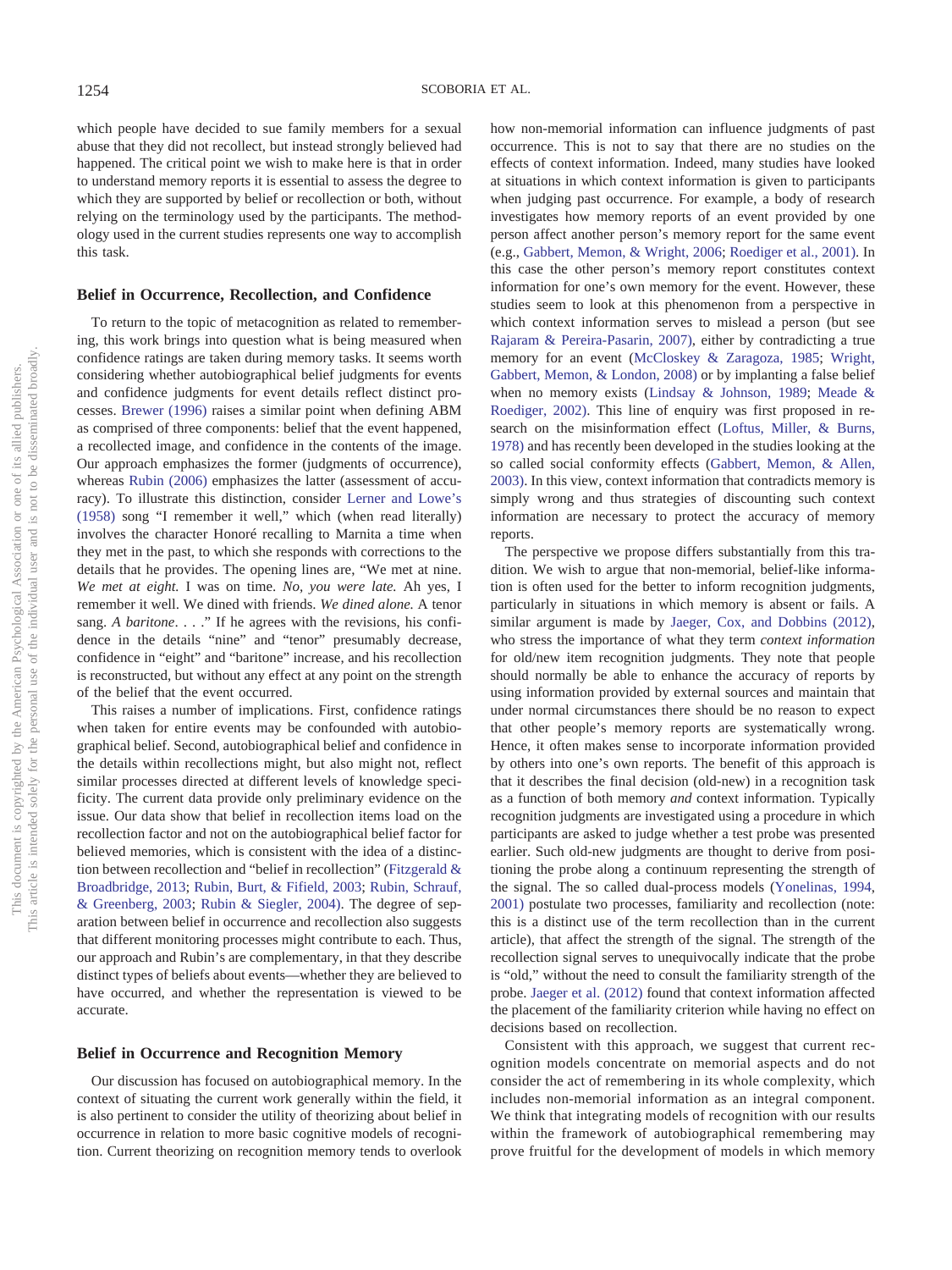is analyzed in its real complexity, and for our understanding of the processes involved in real-life remembering. We claim, along with [Wixted \(2007\),](#page-16-8) that judgments of occurrence are based on *strength of evidence*, which can be conceived as a single dimension created by integrating information provided not only by familiarity and recollection, but also by all other available non-memorial information. In other words, the notion of *evidence* in a memory task should be extended to incorporate non-memorial information sources. Within this framework, the sources are jointly used to arrive at the conclusion about what happened in the past. Belief in occurrence in this context might be understood as a person's interpretation of the event's placement on this strength of evidence dimension. One potential outcome is disagreement between memorial and non-memorial signals, a situation we already discussed, in which additional processes (e.g., weighing information) will be activated to inform the decision. This results in a flexible memory system which is capable of editing and reinterpreting both recollectionand familiarity-based output and also other evidence.

What this approach accomplishes is to recognize that the decision whether an event occurred can be reached in the absence of familiarity or recollection, and also that nonmemorial information can discount recollection. For the present, this approach is mute on how evidence from different sources is merged or weighted to create the strength of evidence dimension. It seems intuitively obvious that recollection carries substantial weight when present, and that recollected events are commonly placed high on the evidence dimension. We suggest that the views proposed here can facilitate understanding the relation between recognition memory and phenomena examined outside the laboratory. This approach may also prove useful for understanding effects obtained in the laboratory that are not easily captured by existing frameworks, as they stress memory processes while largely ignoring external information (e.g., diagnostic monitoring; [Gallo, 2004\).](#page-14-39)

# **Conclusion**

This document is copyrighted by the American Psychological

This article is intended solely for the personal

The take home message is that recollective memory is not the sole basis for judging the occurrence of events. Most, if not all, would agree that there are autobiographical events that are believed to have occurred, even though no memory is retrieved. For example, we are told what happened when we were young and we tend to believe such stories. More surprisingly, research shows that there are also vivid recollections that are not believed to have occurred (e.g., [Mazzoni et al., 2010\).](#page-15-1) The research presented in this article demonstrates a strong distinction between belief in occurrence and recollection. The processes that impact recollection tend to be internal and cognitive/memorial in nature. The processes that impact autobiographical belief originate in both internal and external experience and are strongly socially mediated. In order to fully understand judgments about occurrence, which represent the final step in any memory task, it is important to consider the variety of sources and influences, both memorial and social, from which beliefs about the past are derived.

This leads us to consider what advantages there might be to the existence of these two relatively distinct systems both relating to remembering the past. One possibility is that recol-

lection and autobiographical belief each serve as checks on the other. The origins of each can be quite distinct. Recollection tends to be rooted in direct experience, whereas autobiographical belief can be derived from a variety of internal signals or environmental sources. A believed memory is the recollection of an event that is believed to derive from direct experience. When the belief is challenged by discrepant information, it is clearly not adaptive to immediately and always agree with the new information and discard the memory as definitively erroneous. It is possible that the new information is itself in error, in which case a hasty change in belief would have been unwarranted. The presence of recollection and its strength might serve as a check for the reliability of the discordant information. Recollection thus could modulate the belief. The same could occur with the belief. A strong belief might modulate the content of the memory, as is implied in some models on the creation of false memories (e.g., [Hyman & Kleinknecht, 1999;](#page-14-40) [Mazzoni & Kirsch, 2002;](#page-15-10) [Scoboria et al., 2004\).](#page-15-3) What the current data suggest is that this reciprocal modulation of the two systems is not limited to the creation of false memories but might be a characteristic of human memory in general.

# **References**

- <span id="page-13-5"></span>Addis, D. R., Pan, L., Vu, M. A., Laiser, N., & Schacter, D. L. (2009). Constructive episodic simulation of the future and the past: Distinct subsystems of a core brain network mediate imagining and remembering. *Neuropsychologia, 47,* 2222–2238. [doi:10.1016/j.neuropsychologia](http://dx.doi.org/10.1016/j.neuropsychologia.2008.10.026) [.2008.10.026](http://dx.doi.org/10.1016/j.neuropsychologia.2008.10.026)
- <span id="page-13-8"></span>Alea, N., & Bluck, S. (2003). Why are you telling me that? A conceptual model of the social function of autobiographical memory. *Memory, 11,* 165–178. [doi:10.1080/741938207](http://dx.doi.org/10.1080/741938207)
- <span id="page-13-3"></span>Arbuthnott, K. D., Geelen, C. B., & Kealy, K. L. K. (2002). Phenomenal characteristics of guided imagery, natural imagery and autobiographical memories. *Memory & Cognition, 30,* 519 –528. [doi:10.3758/](http://dx.doi.org/10.3758/BF03194953) [BF03194953](http://dx.doi.org/10.3758/BF03194953)
- <span id="page-13-4"></span>Bernstein, D. M., Pernat, N., & Loftus, E. F. (2011). The false memory diet: False memories alter food preference. In V. R. Preedy, R. R. Watson, & C. R. Martin (Eds.), *Handbook of behavior, food, and nutrition* (pp. 1645–1663). New York, NY: Springer. [doi:10.1007/978-](http://dx.doi.org/10.1007/978-0-387-92271-3_107) [0-387-92271-3\\_107](http://dx.doi.org/10.1007/978-0-387-92271-3_107)
- <span id="page-13-6"></span>Bernstein, D. M., Whittlesea, B. W. A., & Loftus, E. F. (2002). Increasing confidence in remote autobiographical memory and general knowledge: Extensions of the revelation effect. *Memory & Cognition, 30, 432-438*. [doi:10.3758/BF03194943](http://dx.doi.org/10.3758/BF03194943)
- <span id="page-13-9"></span>Blank, H. (2009). Remembering: A theoretical interface between memory and social psychology. *Social Psychology, 40,* 164 –175. [doi:10.1027/](http://dx.doi.org/10.1027/1864-9335.40.3.164) [1864-9335.40.3.164](http://dx.doi.org/10.1027/1864-9335.40.3.164)
- <span id="page-13-0"></span>Brewer, W. F. (1996). What is recollective memory? In D. C. Rubin (Ed.), *Remembering our past: Studies in autobiographical memory* (pp. 19 – 66). [doi:10.1017/CBO9780511527913.002](http://dx.doi.org/10.1017/CBO9780511527913.002)
- <span id="page-13-2"></span>Brown, R., & Kulik, J. (1977). Flashbulb memories. *Cognition, 5,* 73–99. [doi:10.1016/0010-0277\(77\)90018-X](http://dx.doi.org/10.1016/0010-0277%2877%2990018-X)
- <span id="page-13-10"></span>Catal, L. L., & Fitzgerald, J. M. (2004). Autobiographical memory in two older adults over a twenty-year retention interval. *Memory & Cognition, 32,* 311–323. [doi:10.3758/BF03196861](http://dx.doi.org/10.3758/BF03196861)
- <span id="page-13-7"></span>Cialdini, R. B., & Goldstein, N. J. (2004). Social influence: Compliance and conformity. Annual Review of Psychology, 55, 591-621. [doi:](http://dx.doi.org/10.1146/annurev.psych.55.090902.142015) [10.1146/annurev.psych.55.090902.142015](http://dx.doi.org/10.1146/annurev.psych.55.090902.142015)
- <span id="page-13-1"></span>Clark, A., Nash, R. A., Fincham, G., & Mazzoni, G. (2012). Creating non-believed memories for recent autobiographical events. *PLoS ONE, 7*(3), e32998. [doi:10.1371/journal.pone.0032998](http://dx.doi.org/10.1371/journal.pone.0032998)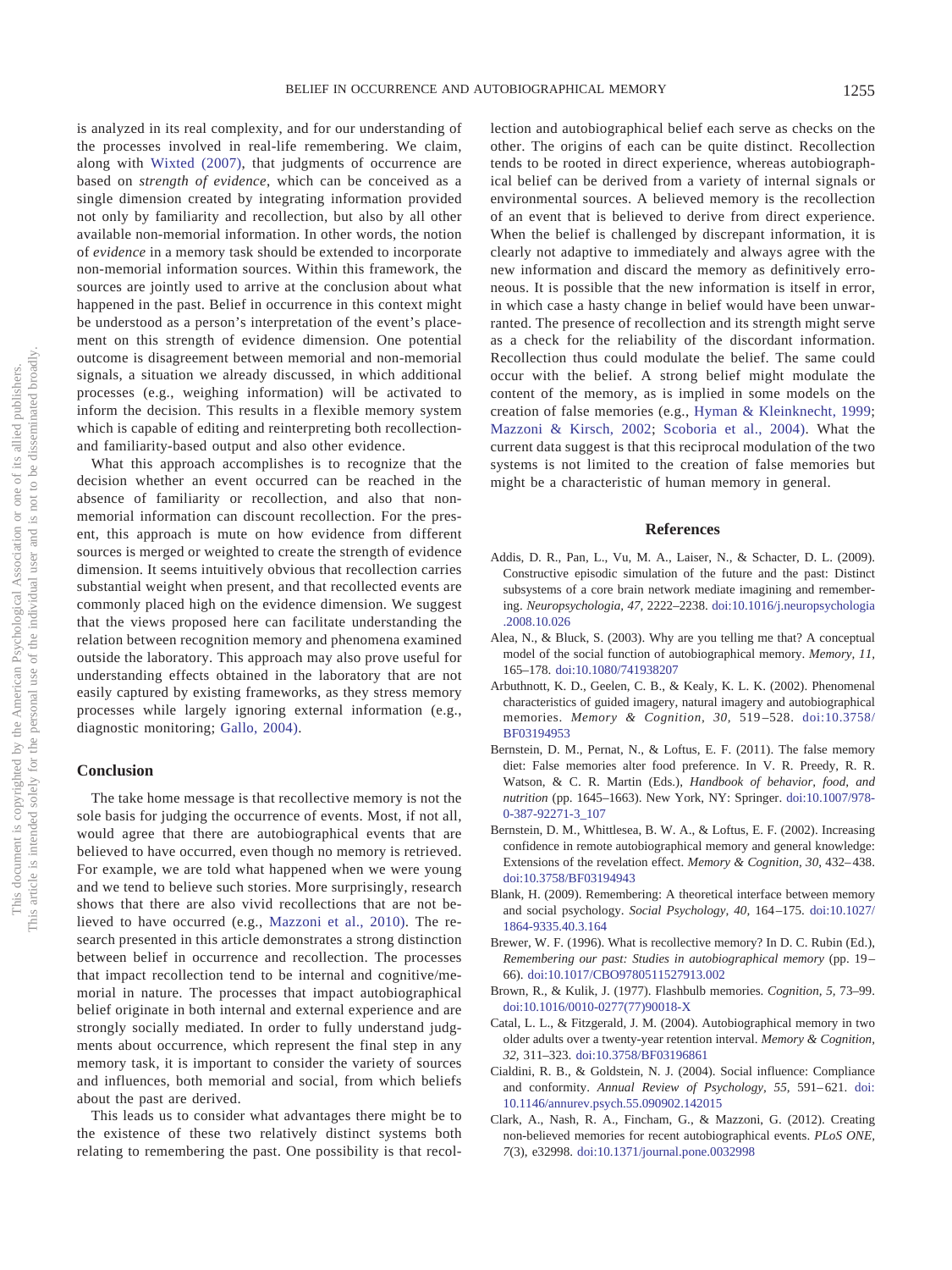- <span id="page-14-23"></span>Conway, M. (1997). Past and present: Recovered memories and false memories. In M. Conway (Ed.), *Recovered memories and false memories* (pp. 150 –191). New York, NY: Oxford University Press.
- <span id="page-14-30"></span>Conway, M. A., & Pleydell-Pearce, C. W. (2000). The construction of autobiographical memories in the self-memory system. *Psychological Review, 107,* 261–288.
- <span id="page-14-6"></span>Crawley, R. A., & Eacott, M. J. (2006). Memories of early childhood: Qualities of the experience of recollection. *Memory & Cognition, 34,* 287–294. [doi:10.3758/BF03193407](http://dx.doi.org/10.3758/BF03193407)
- <span id="page-14-31"></span>Crombag, H. F. M., Wagenaar, W. A., & Van Koppen, P. J. (1996). Crashing memories and the problem of "source monitoring". *Applied Cognitive Psychology, 10,* 95–104. [doi:10.1002/\(SICI\)1099-](http://dx.doi.org/10.1002/%28SICI%291099-0720%28199604%2910:2%3C95::AID-ACP366%3E3.0.CO;2-#) [0720\(199604\)10:2](http://dx.doi.org/10.1002/%28SICI%291099-0720%28199604%2910:2%3C95::AID-ACP366%3E3.0.CO;2-#)<95::AID-ACP366>3.0.CO;2-#
- <span id="page-14-3"></span>Crovitz, H. F., & Schiffman, H. (1974). Frequency of episodic memories as a function of their age. *Bulletin of the Psychonomic Society, 4,* 517–518.
- <span id="page-14-9"></span>Desjardins, T., & Scoboria, A. (2007). "You and your best friend Suzy put slime in Ms. Smollett's desk": Producing false memories with selfrelevant details. *Psychonomic Bulletin & Review, 14, 1090-1095*. [doi:](http://dx.doi.org/10.3758/BF03193096) [10.3758/BF03193096](http://dx.doi.org/10.3758/BF03193096)
- <span id="page-14-8"></span>Echterhoff, G., Hirst, W., & Hussy, W. (2005). How eyewitnesses resist misinformation: Social postwarnings and the monitoring of memory characteristics. *Memory & Cognition, 33,* 770 –782. [doi:10.3758/](http://dx.doi.org/10.3758/BF03193073) [BF03193073](http://dx.doi.org/10.3758/BF03193073)
- <span id="page-14-20"></span>Elio, R., & Pelletier, F. J. (1997). Belief change as propositional update. *Cognitive Science, 21,* 419 – 460. [doi:10.1207/s15516709cog2104\\_2](http://dx.doi.org/10.1207/s15516709cog2104_2)
- <span id="page-14-22"></span>Festinger, L. (1957). *A theory of cognitive dissonance*. Stanford, CA: Stanford University Press.
- <span id="page-14-33"></span>Fitzgerald, J. M., & Broadbridge, C. L. (2013). Latent constructs of the Autobiographical Memory Questionnaire: A recollection-belief model of autobiographical experience. *Memory, 21,* 230 –248. [doi:10.1080/](http://dx.doi.org/10.1080/09658211.2012.725736) [09658211.2012.725736](http://dx.doi.org/10.1080/09658211.2012.725736)
- <span id="page-14-29"></span>Fivush, R., Haden, C. A., & Reese, E. (2006). Elaborating on elaborations: Role of maternal reminiscing style in cognitive and socioemotional development. *Child Development, 77,* 1568 –1588. [doi:10.1111/j.1467-](http://dx.doi.org/10.1111/j.1467-8624.2006.00960.x) [8624.2006.00960.x](http://dx.doi.org/10.1111/j.1467-8624.2006.00960.x)
- <span id="page-14-37"></span>Gabbert, F., Memon, A., & Allan, K. (2003). Memory conformity: Can eyewitnesses influence each other's memories for an event? *Applied Cognitive Psychology, 17,* 533–543. [doi:10.1002/acp.885](http://dx.doi.org/10.1002/acp.885)
- <span id="page-14-34"></span>Gabbert, F., Memon, A., & Wright, D. B. (2006). Memory conformity: Disentangling the steps toward influence during a discussion. *Psychonomic Bulletin & Review, 13,* 480 – 485. [doi:10.3758/](http://dx.doi.org/10.3758/BF03193873) [BF03193873](http://dx.doi.org/10.3758/BF03193873)
- <span id="page-14-39"></span>Gallo, D. A. (2004). Using recall to reduce false recognition: Diagnostic and disqualifying monitoring. *Journal of Experimental Psychology: Learning, Memory, and Cognition, 30,* 120 –128. [doi:10.1037/0278-](http://dx.doi.org/10.1037/0278-7393.30.1.120) [7393.30.1.120](http://dx.doi.org/10.1037/0278-7393.30.1.120)
- <span id="page-14-0"></span>Galton, F. (1880). Statistics of mental imagery. *Mind, 5,* 301–318. [doi:](http://dx.doi.org/10.1093/mind/os-V.19.301) [10.1093/mind/os-V.19.301](http://dx.doi.org/10.1093/mind/os-V.19.301)
- <span id="page-14-14"></span>Geraerts, E., Bernstein, D. M., Merckelbach, H., Linders, C., Raymaekers, L., & Loftus, E. F. (2008). Lasting false beliefs and their behavioral consequences. *Psychological Science, 19,* 749 –753. [doi:10.1111/j.1467-](http://dx.doi.org/10.1111/j.1467-9280.2008.02151.x) [9280.2008.02151.x](http://dx.doi.org/10.1111/j.1467-9280.2008.02151.x)
- <span id="page-14-24"></span>Gilbert. (1991). How mental systems believe. *American Psychologist, 46,* 107–119. [doi:10.1037/0003-066X.46.2.107](http://dx.doi.org/10.1037/0003-066X.46.2.107)
- <span id="page-14-7"></span>Hart, R. E., & Schooler, J. W. (2006). Increasing belief in the experience of an invasive procedure that never happened: The role of plausibility and schematicity. *Applied Cognitive Psychology, 20, 661-669.* [doi:](http://dx.doi.org/10.1002/acp.1218) [10.1002/acp.1218](http://dx.doi.org/10.1002/acp.1218)
- <span id="page-14-10"></span>Hessen-Kayfitz, J., & Scoboria, A. (2012). False memory is in the details: Photographic details differentially predict memory formation. *Applied Cognitive Psychology, 26,* 333–341. [doi:10.1002/acp.1839](http://dx.doi.org/10.1002/acp.1839)
- <span id="page-14-28"></span>Hirst, W., & Echterhoff, G. (2012). Remembering in conversations: The social sharing and reshaping of memories. *Annual Review of Psychology, 63,* 55–79. [doi:10.1146/annurev-psych-120710-100340](http://dx.doi.org/10.1146/annurev-psych-120710-100340)
- <span id="page-14-26"></span>Hyman, I. E. (1994). Conversational remembering: Story recall with a peer versus for an experimenter. *Applied Cognitive Psychology, 8,* 49 – 66. [doi:10.1002/acp.2350080106](http://dx.doi.org/10.1002/acp.2350080106)
- <span id="page-14-40"></span>Hyman, I. E., & Kleinknecht, E. E. (1999). False childhood memories: Research, theory, and applications. In L. M. Williams & V. L. Banyard (Eds.), *Trauma and memory* (pp. 175–188). Thousand Oaks, CA: Sage.
- <span id="page-14-11"></span>Hyman, I. E., & Pentland, J. (1996). The role of mental imagery in the creation of false childhood memories. *Journal of Memory and Language, 35,* 101–117. [doi:10.1006/jmla.1996.0006](http://dx.doi.org/10.1006/jmla.1996.0006)
- <span id="page-14-13"></span>Ikier, S., Tekcan, A., Gülgöz, S., & Küntay, A. (2003). Whose life is it anyway? Adoption of each other's autobiographical memories by twins. *Applied Cognitive Psychology, 17,* 237–247. [doi:10.1002/acp.869](http://dx.doi.org/10.1002/acp.869)
- <span id="page-14-16"></span>Jackson, D. L., Gillaspy, J. A., Jr., & Purc-Stephenson, R. (2009). Reporting practices in confirmatory factor analysis: An overview and some recommendations. *Psychological Methods, 14,* 6 –23. [doi:10.1037/](http://dx.doi.org/10.1037/a0014694) [a0014694](http://dx.doi.org/10.1037/a0014694)
- <span id="page-14-38"></span>Jaeger, A., Cox, J. C., & Dobbins, I. G. (2012). Recognition confidence under violated and confirmed memory expectations. *Journal of Experimental Psychology: General, 141,* 282–301. [doi:10.1037/a0025687](http://dx.doi.org/10.1037/a0025687)
- <span id="page-14-1"></span>James, W. (1950). *The principles of psychology*. Oxford, England: Dover Publications. (Original work published 1890)
- <span id="page-14-15"></span>Jarvis, B. G. (2007). DirectRT (Version 2007) [Computer software]. New York, NY: Empirisoft.
- <span id="page-14-4"></span>Johnson, M. K., Foley, M. A., Suengas, A. G., & Raye, C. L. (1988). Phenomenal characteristics of memories for perceived and imagined autobiographical events. *Journal of Experimental Psychology: General, 117,* 371–376. [doi:10.1037/0096-3445.117.4.371](http://dx.doi.org/10.1037/0096-3445.117.4.371)
- <span id="page-14-19"></span>Johnson, M. K., Raye, C. L., Mitchell, K. J., & Ankudowich, E. (2011). The cognitive neuroscience of true and false memories. In R. F. Belli (Ed.), True and false recovered memories: Toward a reconciliation of the debate*. Vol. 58*: *Nebraska Symposium on Motivation* (pp. 15–52). New York, NY: Springer.
- <span id="page-14-21"></span>Johnson-Laird, P. N., Girotto, V., & Legrenzi, P. (2004). Reasoning from inconsistency to consistency. *Psychological Review, 111,* 640-661. [doi:10.1037/0033-295X.111.3.640](http://dx.doi.org/10.1037/0033-295X.111.3.640)
- <span id="page-14-27"></span>Kassin, S. M. (1997). The psychology of confession evidence. *American Psychologist, 52,* 221–233. [doi:10.1037/0003-066X.52.3.221](http://dx.doi.org/10.1037/0003-066X.52.3.221)
- <span id="page-14-12"></span>Kassin, S. M., & Kiechel, K. L. (1996). The social psychology of false confessions: Compliance, internalization, and confabulation. *Psychological Science, 7,* 125–128. [doi:10.1111/j.1467-9280.1996.tb00344.x](http://dx.doi.org/10.1111/j.1467-9280.1996.tb00344.x)
- <span id="page-14-5"></span>Kealy, K. L. K., Kuiper, N. A., & Klein, D. N. (2006). Characteristics associated with real and made-up events: The effects of event valence, event elaboration, and individual differences. *Canadian Journal of Behavioural Science/Revue canadienne des sciences du comportement, 38,* 158 –175. [doi:10.1037/cjbs2006005](http://dx.doi.org/10.1037/cjbs2006005)
- <span id="page-14-25"></span>Kemp, S., & Burt, C. D. B. (2006). Memories of uncertain origin: Dreamt or real? *Memory, 14,* 87–93. [doi:10.1080/09658210444000548](http://dx.doi.org/10.1080/09658210444000548)
- <span id="page-14-2"></span>Lampinen, J. M., & Odegard, T. N. (2006). Memory editing mechanisms. *Memory, 14,* 649 – 654. [doi:10.1080/09658210600648407](http://dx.doi.org/10.1080/09658210600648407)
- <span id="page-14-32"></span>Lerner, A. J., & Lowe, F. (1958). I remember it well. On *Gigi, original cast sound track album* [LP]. New York, NY: Metro-Goldwyn-Mayer.
- <span id="page-14-18"></span>Lindsay, D. S. (2008). Source monitoring. In H. L. Roediger III (Ed.), *Cognitive psychology of memory: Vol. 2 of Learning and memory: A comprehensive reference* (pp. 325–348). Oxford, England: Elsevier.
- <span id="page-14-35"></span>Lindsay, D. S., & Johnson, M. K. (1989). The eyewitness suggestibility effect and memory for source. *Memory & Cognition, 17,* 349 –358. [doi:10.3758/BF03198473](http://dx.doi.org/10.3758/BF03198473)
- <span id="page-14-36"></span>Loftus, E. F., Miller, D. G., & Burns, H. J. (1978). Semantic integration of verbal information into a visual memory. *Journal of Experimental Psychology: Human Learning and Memory, 4,* 19 –31. [doi:10.1037/0278-](http://dx.doi.org/10.1037/0278-7393.4.1.19) [7393.4.1.19](http://dx.doi.org/10.1037/0278-7393.4.1.19)
- <span id="page-14-17"></span>Marsh, H. W., & Grayson, D. (1995). Latent variable models of multitrait–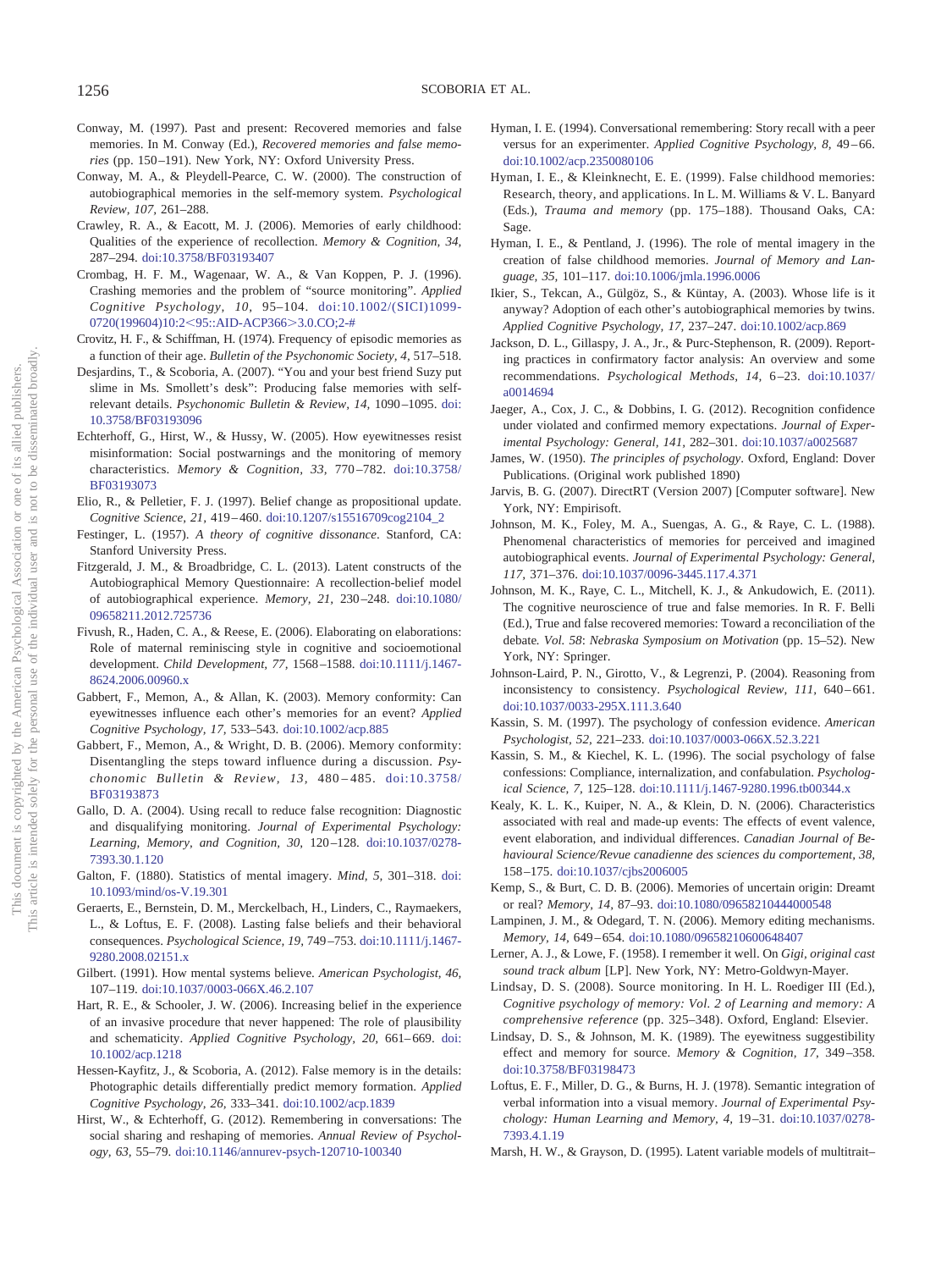multimethod data. In R. H. Hoyle (Ed.), *Structural equation modeling: Concepts, issues, and applications* (pp. 177–198). Thousand Oaks, CA: Sage.

- <span id="page-15-10"></span>Mazzoni, G., & Kirsch, I. (2002). Autobiographical memories and beliefs: A preliminary metacognitive model. In T. J. Perfect & B. L. Schwartz (Eds.), *Applied metacognition* (pp. 121–145). Cambridge, England: Cambridge University Press. [doi:10.1017/CBO9780511489976.007](http://dx.doi.org/10.1017/CBO9780511489976.007)
- <span id="page-15-12"></span>Mazzoni, G. A. L., Loftus, E. F., & Kirsch, I. (2001). Changing beliefs about implausible autobiographical events: A little plausibility goes a long way. *Journal of Experimental Psychology: Applied, 7,* 51–59. [doi:10.1037/1076-898X.7.1.51](http://dx.doi.org/10.1037/1076-898X.7.1.51)
- <span id="page-15-14"></span>Mazzoni, G. A. L., Loftus, E. F., Seitz, A., & Lynn, S. J. (1999). Changing beliefs and memories through dream interpretation. *Applied Cognitive Psychology, 13,* 125–144. [doi:10.1002/\(SICI\)1099-0720\(199904\)13:](http://dx.doi.org/10.1002/%28SICI%291099-0720%28199904%2913:2%3C125::AID-ACP560%3E3.0.CO;2-5) 2<[125::AID-ACP560](http://dx.doi.org/10.1002/%28SICI%291099-0720%28199904%2913:2%3C125::AID-ACP560%3E3.0.CO;2-5)>3.0.CO;2-5
- <span id="page-15-21"></span>Mazzoni, G., & Memon, A. (2003). Imagination can create false autobiographical memories. *Psychological Science, 14,* 186 –188.
- <span id="page-15-1"></span>Mazzoni, G., & Scoboria, A., & Harvey, L. (2010). Non-believed memories. *Psychological Science, 21,* 1334 –1340. [doi:10.1177/0956797610379865](http://dx.doi.org/10.1177/0956797610379865)
- <span id="page-15-38"></span>McCloskey, M., & Zaragoza, M. (1985). Misleading postevent information and memory for events: Arguments and evidence against memory impairment hypotheses. *Journal of Experimental Psychology: General, 114,* 1–16. [doi:10.1037/0096-3445.114.1.1](http://dx.doi.org/10.1037/0096-3445.114.1.1)
- <span id="page-15-11"></span>McGinnis, D., & Roberts, P. (1996). Qualitative characteristics of vivid memories attributed to real and imagined experiences. *American Journal of Psychology, 109,* 59 –77. [doi:10.2307/1422927](http://dx.doi.org/10.2307/1422927)
- <span id="page-15-19"></span>Meade, M. L., & Roediger, H. L. (2002). Explorations in the social contagion of memory. *Memory & Cognition, 30,* 995–1009. [doi:](http://dx.doi.org/10.3758/BF03194318) [10.3758/BF03194318](http://dx.doi.org/10.3758/BF03194318)
- <span id="page-15-31"></span>Michael, R. B., Garry, M., & Kirsch, I. (2012). Suggestion, cognition, and behavior. *Current Directions in Psychological Science, 21,* 151–156. [doi:10.1177/0963721412446369](http://dx.doi.org/10.1177/0963721412446369)
- <span id="page-15-24"></span>Nash, R. A., & Takarangi, M. K. T. (2011). Reconstructing alcoholinduced memory blackouts. *Memory, 19,* 566 –573. [doi:10.1080/](http://dx.doi.org/10.1080/09658211.2011.590508) [09658211.2011.590508](http://dx.doi.org/10.1080/09658211.2011.590508)
- <span id="page-15-22"></span>Nash, R. A., & Wade, K. A. (2009). Innocent but proven guilty: Eliciting internalized false confessions using doctored-video evidence. *Applied Cognitive Psychology, 23,* 624 – 637. [doi:10.1002/acp.1500](http://dx.doi.org/10.1002/acp.1500)
- <span id="page-15-7"></span>Neisser, U., & Harsch, N. (1992). Phantom flashbulbs: False recollections of hearing the news about challenger. In E. Winograd & U. Neisser (Eds.), *Affect and accuracy in recall: Studies of "flashbulb" memories* (pp. 9 –31). [doi:10.1017/CBO9780511664069.003](http://dx.doi.org/10.1017/CBO9780511664069.003)
- <span id="page-15-30"></span>Nickerson, R. S. (1998). Confirmation bias: A ubiquitous phenomenon in many guises. *Review of General Psychology, 2,* 175–220. [doi:10.1037/](http://dx.doi.org/10.1037/1089-2680.2.2.175) [1089-2680.2.2.175](http://dx.doi.org/10.1037/1089-2680.2.2.175)
- <span id="page-15-26"></span>Ost, J., & Nunkoosing, K. (2010). Reconstructing Bartlett and revisiting retractions of contested claims of abuse. In J. Haaken & P. Reavey (Eds.), *Memory matters: Contexts for understanding sexual abuse recollections* (pp. 41–62). New York, NY: Routledge/Taylor & Francis Group.
- <span id="page-15-2"></span>Otgaar, H., Scoboria, A., & Smeets, T. (2013). Experimentally evoking nonbelieved memories for childhood events. *Journal of Experimental Psychology: Learning, Memory, and Cognition, 39,* 717–730. [doi:](http://dx.doi.org/10.1037/a0029668) [10.1037/a0029668](http://dx.doi.org/10.1037/a0029668)
- <span id="page-15-15"></span>Pezdek, K., Blandon-Gitlin, I., & Gabbay, P. (2006). Imagination and memory: Does imagining implausible events lead to false autobiographical memories? *Psychonomic Bulletin & Review, 13,* 764 –769. [doi:](http://dx.doi.org/10.3758/BF03193994) [10.3758/BF03193994](http://dx.doi.org/10.3758/BF03193994)
- <span id="page-15-13"></span>Pezdek, K., Finger, K., & Hodge, D. (1997). Planting false childhood memories: The role of event plausibility. *Psychological Science, 8,* 437– 441. [doi:10.1111/j.1467-9280.1997.tb00457.x](http://dx.doi.org/10.1111/j.1467-9280.1997.tb00457.x)
- <span id="page-15-4"></span>Pillemer, D. B. (1998). *Momentous events, vivid memories*. Cambridge, MA: Harvard University Press.
- <span id="page-15-37"></span>Rajaram, S., & Pereira-Pasarin, L. P. (2007). Collaboration can improve individual recognition memory: Evidence from immediate and delayed

tests. *Psychonomic Bulletin & Review, 14,* 95–100. [doi:10.3758/](http://dx.doi.org/10.3758/BF03194034) [BF03194034](http://dx.doi.org/10.3758/BF03194034)

- <span id="page-15-5"></span>Robinson, J. A. (1976). Sampling autobiographical memory. *Cognitive Psychology, 8,* 578 –595. [doi:10.1016/0010-0285\(76\)90020-7](http://dx.doi.org/10.1016/0010-0285%2876%2990020-7)
- <span id="page-15-35"></span>Roediger, H. L., Meade, M. L., & Bergman, E. T. (2001). Social contagion of memory. *Psychonomic Bulletin & Review, 8,* 365–371. [doi:10.3758/](http://dx.doi.org/10.3758/BF03196174) [BF03196174](http://dx.doi.org/10.3758/BF03196174)
- <span id="page-15-0"></span>Rubin, D. C. (2006). The basic-systems model of episodic memory. *Perspectives on Psychological Science, 1,* 277–311. [doi:10.1111/j.1745-](http://dx.doi.org/10.1111/j.1745-6916.2006.00017.x) [6916.2006.00017.x](http://dx.doi.org/10.1111/j.1745-6916.2006.00017.x)
- <span id="page-15-36"></span>Rubin, D. C., Burt, C. D. B., & Fifield, S. J. (2003). Experimental manipulations of the phenomenology of memory. *Memory & Cognition, 31,* 877– 886. [doi:10.3758/BF03196442](http://dx.doi.org/10.3758/BF03196442)
- <span id="page-15-27"></span>Rubin, D. C., Schrauf, R. W., & Greenberg, D. L. (2003). Belief and recollection of autobiographical memories. *Memory & Cognition, 31,* 887–901. [doi:10.3758/BF03196443](http://dx.doi.org/10.3758/BF03196443)
- <span id="page-15-28"></span>Rubin, D. C., & Siegler, I. C. (2004). Facets of personality and the phenomenology of autobiographical memory. *Applied Cognitive Psychology, 18,* 913–930. [doi:10.1002/acp.1038](http://dx.doi.org/10.1002/acp.1038)
- <span id="page-15-25"></span>Russano, M. B., Meissner, C. A., Narchet, F. M., & Kassin, S. M. (2005). Investigating true and false confessions within a novel experimental paradigm. *Psychological Science, 16,* 481– 486.
- <span id="page-15-32"></span>Sacks, O. (2005). On memory. *The Threepenny Review*. Retrieved from [http://www.threepennyreview.com/samples/sacks\\_w05.html](http://www.threepennyreview.com/samples/sacks_w05.html)
- <span id="page-15-33"></span>Sarbin, T. R. (1998). Believed-in imaginings: A narrative approach. In J. de Rivera & T. R. Sarbin (Eds.), *Believed-in imaginings: The narrative construction of reality* (pp. 15–30). Washington, DC: American Psychological Association. [doi:10.1037/10303-001](http://dx.doi.org/10.1037/10303-001)
- <span id="page-15-29"></span>Satorra, A., & Bentler, P. M. (1994). Corrections to test statistics and standard errors in covariance structure analysis. In A. von Eye & C. C. Clogg (Eds.), *Latent variables analysis: Applications to developmental research* (pp. 399 – 419). Thousand Oaks, CA: Sage.
- <span id="page-15-16"></span>Scoboria, A., Lynn, S. J., Hessen, J., & Fisico, S. (2007). So that's why I don't remember: Normalising forgetting of childhood events influences false autobiographical beliefs but not memories. Memory, 15, 801-813. [doi:10.1080/09658210701685266](http://dx.doi.org/10.1080/09658210701685266)
- <span id="page-15-18"></span>Scoboria, A., Mazzoni, G. A. L., Kirsch, I., & Jimenez, S. (2006). The effects of prevalence and script information on plausibility, belief, and memory of autobiographical events. *Applied Cognitive Psychology, 20,* 1049 –1064. [doi:10.1002/acp.1240](http://dx.doi.org/10.1002/acp.1240)
- <span id="page-15-3"></span>Scoboria, A., Mazzoni, G. A. L., Kirsch, I., & Relya, M. (2004). Plausibility and belief in autobiographical memory. *Applied Cognitive Psychology, 18,* 791– 807. [doi:10.1002/acp.1062](http://dx.doi.org/10.1002/acp.1062)
- <span id="page-15-8"></span>Scoboria, A., & Talarico, J. (2013). *Characteristics of nonbelieved memories in spontaneously-generated autobiographical events*. Manuscript submitted for publication.
- <span id="page-15-20"></span>Scoboria, A., Wysman, L., & Otgaar, H. (2012). Credible suggestions affect false autobiographical beliefs. *Memory, 20,* 429 – 442. [doi:](http://dx.doi.org/10.1080/09658211.2012.677449) [10.1080/09658211.2012.677449](http://dx.doi.org/10.1080/09658211.2012.677449)
- <span id="page-15-17"></span>Sharman, S. J., & Scoboria, A. (2009). Imagination equally influences false memories of high and low plausibility events. *Applied Cognitive Psychology, 23,* 813– 827. [doi:10.1002/acp.1515](http://dx.doi.org/10.1002/acp.1515)
- <span id="page-15-23"></span>Sheen, M., Kemp, S., & Rubin, D. (2001). Twins dispute memory ownership: A new false memory phenomenon. *Memory & Cognition, 29,* 779 –788. [doi:10.3758/BF03196407](http://dx.doi.org/10.3758/BF03196407)
- <span id="page-15-9"></span>Shtulman, A. (2009). The development of possibility judgment within and across domains. *Cognitive Development, 24,* 293–309. [doi:10.1016/j](http://dx.doi.org/10.1016/j.cogdev.2008.12.006) [.cogdev.2008.12.006](http://dx.doi.org/10.1016/j.cogdev.2008.12.006)
- <span id="page-15-34"></span>Smeets, T., Telgen, S., Ost, J., Jelicic, M., & Merckelbach, H. (2009). What's behind crashing memories? Plausibility, belief, and memory in reports of having seen non-existent images. *Applied Cognitive Psychology, 23,* 1333–1341. [doi:10.1002/acp.1544](http://dx.doi.org/10.1002/acp.1544)
- <span id="page-15-6"></span>Talarico, J. M., & Mace, J. H. (2010). Involuntary and voluntary memory